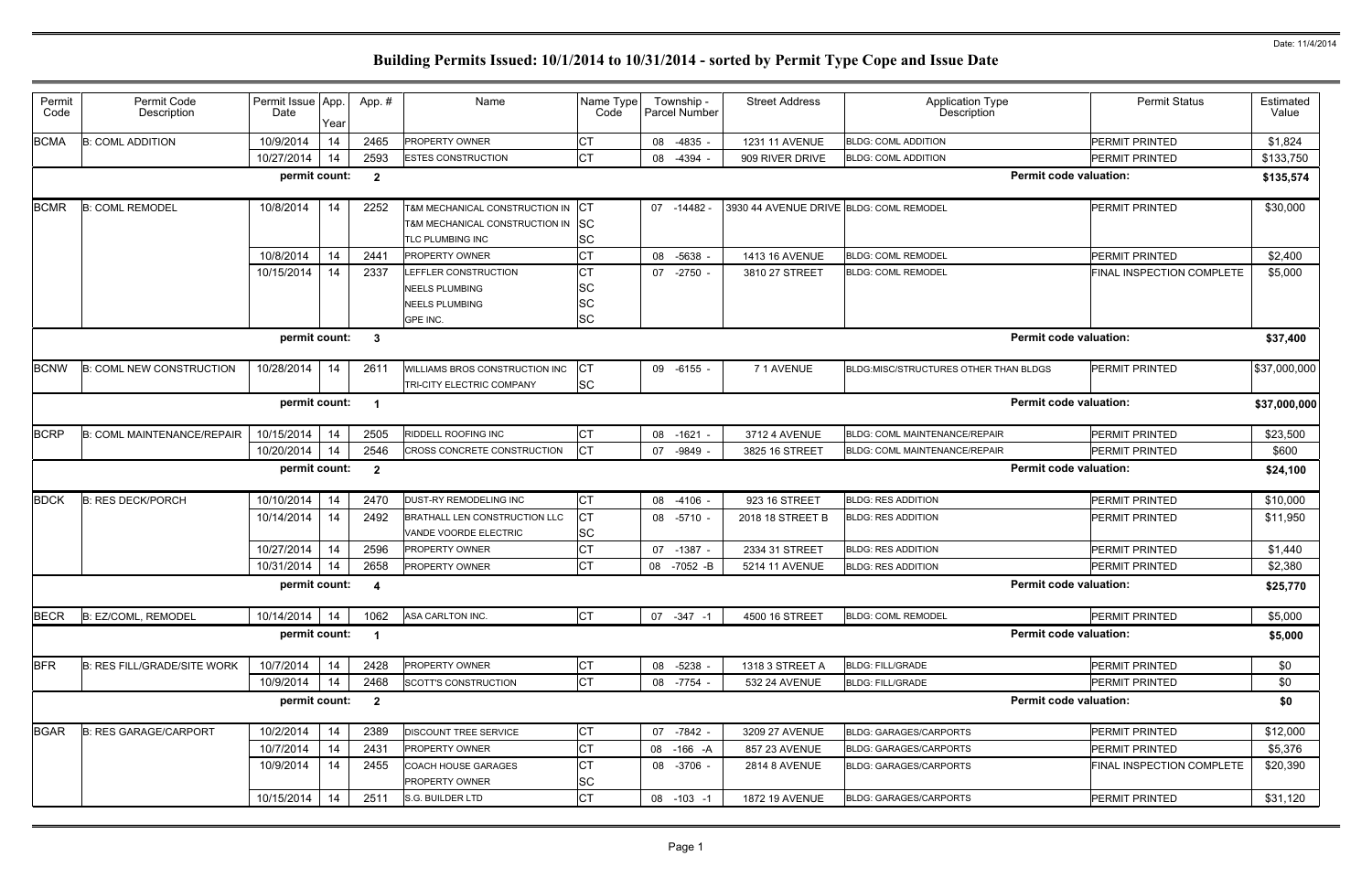| Permit<br>Code | Permit Code<br>Description         | Permit Issue App<br>Date | Year | App.#          | Name                              | Name Type<br>Code | Township -<br>Parcel Number | <b>Street Address</b>                   | <b>Application Type</b><br>Description                          | <b>Permit Status</b>          | Estimated<br>Value |
|----------------|------------------------------------|--------------------------|------|----------------|-----------------------------------|-------------------|-----------------------------|-----------------------------------------|-----------------------------------------------------------------|-------------------------------|--------------------|
| <b>BGAR</b>    | <b>B: RES GARAGE/CARPORT</b>       | 10/23/2014               | 14   | 2580           | BPI DEV GROUP LLC PREV BLUE WA    | CТ                | 07 - 70 - A                 | 3503 12 AVENUE                          | <b>BLDG: GARAGES/CARPORTS</b>                                   | <b>PERMIT PRINTED</b>         | \$24,000           |
|                |                                    | 10/24/2014               | 14   | 2587           | <b>PROPERTY OWNER</b>             | СT                | 07<br>-5246                 | 1510 33 STREET                          | <b>BLDG: GARAGES/CARPORTS</b>                                   | <b>PERMIT PRINTED</b>         | \$1,080            |
|                |                                    | 10/24/2014               | 14   | 2560           | <b>TRAPKUS BUILD</b>              | <b>CT</b>         | -922<br>07                  | 3605 22 AVENUE                          | <b>BLDG: GARAGES/CARPORTS</b>                                   | PERMIT PRINTED                | \$24,730           |
|                |                                    | permit count:            |      |                |                                   |                   |                             |                                         |                                                                 | <b>Permit code valuation:</b> | \$118,696          |
| <b>BIGP</b>    | B: RES POOL, ABOVEGROUND           | 10/7/2014                | 14   | 2433           | QUAD CITIES AUTOMATIC POOLS IN    | СT                | 07<br>-12187                | 100 34 STREET COURT BLDG: SWIMMING POOL |                                                                 | PERMIT PRINTED                | \$4,000            |
|                |                                    | permit count:            |      |                |                                   |                   |                             |                                         |                                                                 | <b>Permit code valuation:</b> | \$4,000            |
| <b>BIW</b>     | <b>B: COML INTERIOR DEMOLITION</b> | 10/21/2014               | 14   | 2564           | <b>RED BOX DESIGN INC</b>         | <b>CT</b>         | 08 -6431 -                  | 1630 7 STREET                           | <b>BLDG: COML REMODEL</b>                                       | PERMIT PRINTED                | \$2,000            |
|                |                                    | permit count:            |      |                |                                   |                   |                             |                                         |                                                                 | <b>Permit code valuation:</b> | \$2,000            |
| <b>BMAR</b>    | <b>B: RES MAINTENANCE/REPAIR</b>   | 10/1/2014                | 14   | 2376           | EBERTS BLDG & REMODELING INC      | <b>CT</b>         |                             |                                         | 07 -13184 -29 5802 36 AVENUE COURT BLDG: RES MAINTENANCE/REPAIR | FINAL INSPECTION COMPLETE     | \$8,200            |
|                |                                    | 10/1/2014                | 14   | 2378           | EB GENERAL CONTRACTING            | СT                | -5767<br>08                 | <b>1315 7 AVENUE</b>                    | <b>BLDG: RES MAINTENANCE/REPAIR</b>                             | FINAL INSPECTION COMPLETE     | \$5,100            |
|                |                                    | 10/3/2014                | 14   | 2415           | DREAM REAL ESTATE INVESTMENTS     | СT                | 08 -7359                    | <b>617 24 AVENUE</b>                    | <b>BLDG: RES MAINTENANCE/REPAIR</b>                             | <b>PERMIT PRINTED</b>         | \$5,000            |
|                |                                    | 10/9/2014                | 14   | 2458           | DANIEL L HANELL CONST. INC        | CТ                | $-3404 - 16$<br>08          | 413 22 AVENUE                           | <b>BLDG: RES MAINTENANCE/REPAIR</b>                             | PERMIT PRINTED                | \$1,500            |
|                |                                    | 10/9/2014                | 14   | 2460           | DANIEL L HANELL CONST. INC        | СT                | -6055<br>08                 | 1565 31 AVENUE                          | <b>BLDG: RES MAINTENANCE/REPAIR</b>                             | <b>PERMIT PRINTED</b>         | \$7,110            |
|                |                                    | 10/9/2014                | 14   | 2461           | DANIEL L HANELL CONST. INC        | <b>CT</b>         | $-6349 -1$<br>08            | 1024 25 STREET                          | <b>BLDG: RES MAINTENANCE/REPAIR</b>                             | <b>PERMIT PRINTED</b>         | \$1,504            |
|                |                                    | 10/14/2014               | 14   | 2493           | LANDEROS AND SONS CONSTRUCTION    | ۱CT               | -6884<br>08                 | 2329 15 STREET                          | <b>BLDG: RES MAINTENANCE/REPAIR</b>                             | FINAL INSPECTION COMPLETE     | \$8,000            |
|                |                                    | 10/21/2014               | 14   | 2559           | PROPERTY OWNER<br>PROPERTY OWNER  | СT<br>SC          | 07 -8720                    | 3113 46 STREET                          | <b>BLDG: RES MAINTENANCE/REPAIR</b>                             | PERMIT PRINTED                | \$500              |
|                |                                    | 10/22/2014               | 14   | 2577           | <b>PROPERTY OWNER</b>             | <b>CT</b>         | 07<br>-5246                 | 1510 33 STREET                          | <b>BLDG: RES MAINTENANCE/REPAIR</b>                             | PERMIT PRINTED                | \$9,500            |
|                |                                    | 10/23/2014               | 14   | 2582           | TRI-STATE SIDING & WINDOWS INC    | <b>CT</b>         | -4873<br>08                 | <b>1008 12 AVENUE</b>                   | <b>BLDG: RES MAINTENANCE/REPAIR</b>                             | PERMIT PRINTED                | \$17,530           |
|                |                                    | 10/24/2014               | 14   | 2589           | CALDERON'S CONSTRUCTION OF RI     | СТ                | $-5197$<br>07               | 1536 44 STREET                          | <b>BLDG: RES MAINTENANCE/REPAIR</b>                             | PERMIT PRINTED                | \$4,500            |
|                |                                    | 10/24/2014               | 14   | 2590           | CALDERON'S CONSTRUCTION OF RI     | СT                | $-1681$<br>08               | 2218 11 AVENUE A                        | <b>BLDG: RES MAINTENANCE/REPAIR</b>                             | PERMIT PRINTED                | \$6,400            |
|                |                                    | 10/24/2014               | 14   | 2591           | PROPERTY OWNER                    | СT                | 08<br>-2950                 | 1810 10 STREET                          | <b>BLDG: RES MAINTENANCE/REPAIR</b>                             | <b>PERMIT PRINTED</b>         | \$500              |
|                |                                    | 10/27/2014               | 14   | 2595           | MIDWEST COMPLETE CONSTRUCTION     | IСT               | -4065<br>08                 | <b>4101 4 AVENUE</b>                    | <b>BLDG: RES MAINTENANCE/REPAIR</b>                             | PERMIT PRINTED                | \$54,000           |
|                |                                    | 10/29/2014               | 14   | 2617           | WHITE OAK BUILDING & REMODEL      | СT                | $-8557$<br>07               | 1828 38 STREET                          | <b>BLDG: RES MAINTENANCE/REPAIR</b>                             | FINAL INSPECTION COMPLETE     | \$6,000            |
|                |                                    | permit count:            |      | 15             |                                   |                   |                             |                                         |                                                                 | <b>Permit code valuation:</b> | \$135,344          |
| <b>BRDZ</b>    | <b>B: EZ/RES DRIVEWAY</b>          | 10/6/2014                | 14   | 2425           | JL HARDSCAPE                      | <b>CT</b>         | 07 -171 -9                  | 1506 35 AVENUE                          | <b>BLDG: RES DRIVEWAY</b>                                       | FINAL INSPECTION COMPLETE     | \$6,000            |
|                |                                    | permit count:            |      | -1             |                                   |                   |                             |                                         |                                                                 | <b>Permit code valuation:</b> | \$6,000            |
| <b>BRF</b>     | <b>B: RES FOUNDATION/FOOTING</b>   | 10/23/2014               | 14   | 2581           | PROPERTY OWNER                    | <b>CT</b>         | 08<br>-4523                 | 1828 12 STREET                          | BLDG: RES MAINTENANCE/REPAIR                                    | PERMIT PRINTED                | \$500              |
|                |                                    | permit count:            |      | -1             |                                   |                   |                             |                                         |                                                                 | <b>Permit code valuation:</b> | \$500              |
| <b>BRML</b>    | <b>B: RES REMODEL</b>              | 10/29/2014               | 14   | 2618           | WHITE OAK BUILDING & REMODEL      | <b>CT</b>         | $-13945$<br>07              | 3718 76 STREET COURT BLDG: RES REMODEL  |                                                                 | PERMIT PRINTED                | \$15,000           |
|                |                                    | 10/31/2014               | 14   | 2668           | PERFECTION CLEANING AND RESTOR CT |                   | 08 -7513                    | 1406 21 AVENUE                          | <b>BLDG: RES REMODEL</b>                                        | PERMIT PRINTED                | \$88,000           |
|                |                                    | permit count:            |      | $\overline{2}$ |                                   |                   |                             |                                         |                                                                 | <b>Permit code valuation:</b> | \$103,000          |
| <b>BRMP</b>    | <b>B: RAMP</b>                     | 10/20/2014               | 14   | 2549           | IOSSI CONSTRUCTION                | <b>CT</b>         | 08 -229                     | 2640 16 STREET                          | <b>BLDG: COML ADDITION</b>                                      | PERMIT PRINTED                | \$1,600            |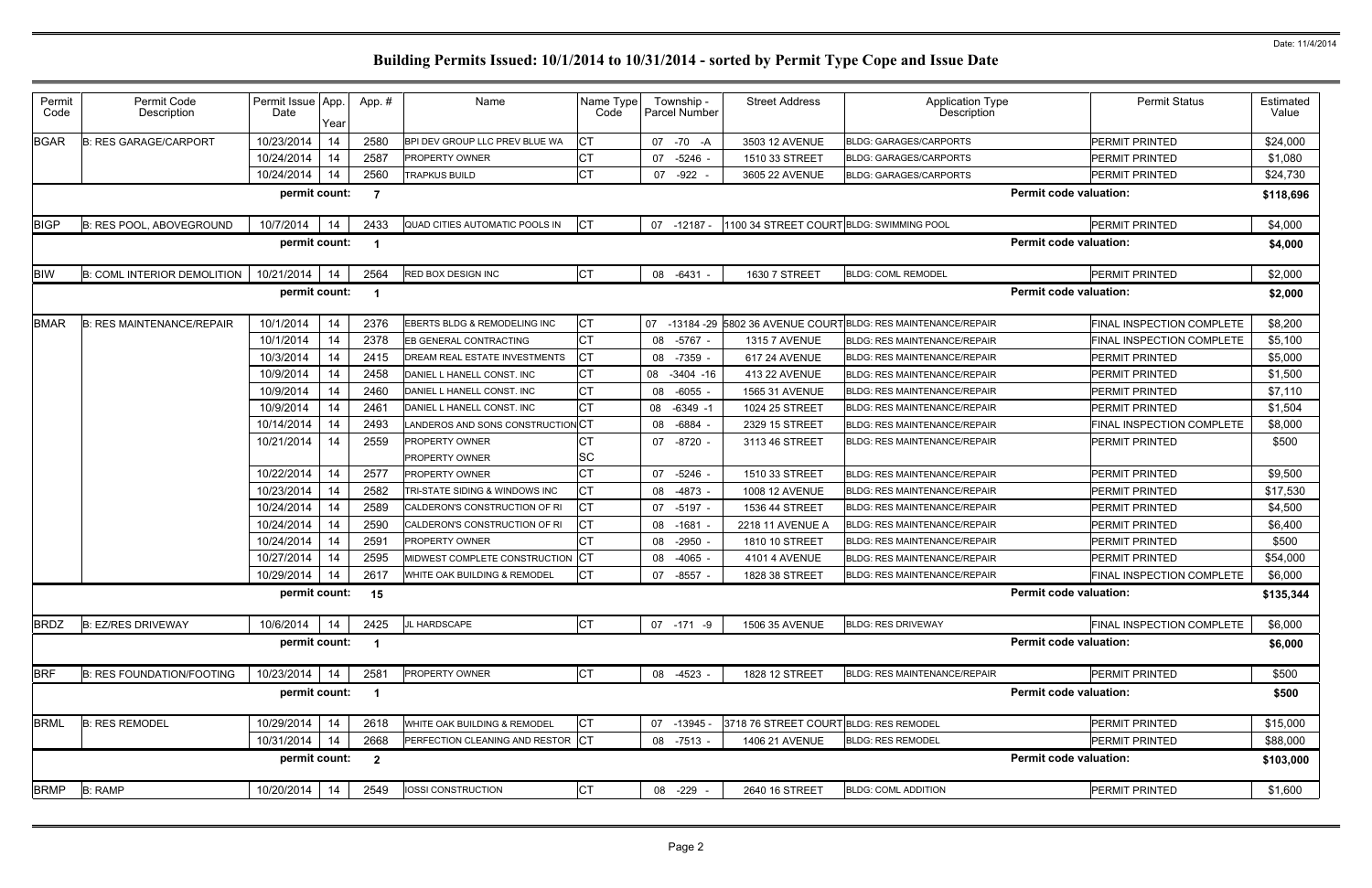|                               | <b>Permit Status</b>             | Estimated<br>Value |
|-------------------------------|----------------------------------|--------------------|
|                               |                                  |                    |
| <b>Permit code valuation:</b> |                                  | \$1,600            |
|                               | PERMIT PRINTED                   | \$35,290           |
|                               | PERMIT PRINTED                   | \$4,850            |
|                               | PERMIT PRINTED                   | \$4,490            |
|                               | PERMIT PRINTED                   | \$9,500            |
|                               | FINAL INSPECTION COMPLETE        | \$5,000            |
|                               | <b>FINAL INSPECTION COMPLETE</b> | \$6,850            |
|                               | PERMIT PRINTED                   | \$2,025            |
|                               | PERMIT PRINTED                   | \$2,100            |
|                               | PERMIT PRINTED                   | \$2,500            |
|                               | PERMIT PRINTED                   | \$500              |
|                               | PERMIT PRINTED                   | \$21,930           |
|                               | <b>FINAL INSPECTION COMPLETE</b> | \$3,750            |
|                               | PERMIT PRINTED                   | \$4,600            |
|                               | PERMIT PRINTED                   | \$4,500            |
|                               | PERMIT PRINTED                   | \$8,800            |
|                               | PERMIT PRINTED                   | \$5,900            |
|                               | PERMIT PRINTED                   | \$2,250            |
|                               | PERMIT PRINTED                   | \$1,960            |
|                               | FINAL INSPECTION COMPLETE        | \$6,200            |
|                               | FINAL INSPECTION COMPLETE        | \$7,250            |
|                               | PERMIT PRINTED                   | \$2,200            |
|                               | PERMIT PRINTED                   | \$7,500            |
|                               | FINAL INSPECTION COMPLETE        | \$5,940            |
|                               | PERMIT PRINTED                   | \$9,540            |
|                               | FINAL INSPECTION COMPLETE        | \$3,000            |
|                               | PERMIT PRINTED                   | \$3,600            |
|                               | PERMIT PRINTED                   | \$3,800            |
|                               | PERMIT PRINTED                   | \$6,250            |
|                               | PERMIT PRINTED                   | \$2,400            |
|                               | PERMIT PRINTED                   | \$7,220            |
|                               | PERMIT PRINTED                   | \$4,700            |
|                               | PERMIT PRINTED                   | \$4,000            |
|                               | PERMIT PRINTED                   | \$6,160            |
|                               | PERMIT PRINTED                   | \$8,400            |
|                               | PERMIT PRINTED                   | \$5,377            |
|                               | PERMIT PRINTED                   | \$37,250           |
|                               | PERMIT PRINTED                   | \$3,000            |
|                               | PERMIT PRINTED                   | \$12,100           |

#### Permit Code Permit Code Description Permit Issue Date App. Year App. # | Name Name Name Type Code Township - Parcel Number Street Address **Application Type** Description BRRF B: RES ROOFING | 10/1/2014 14 2377 ECONOMY ROOFING & INSULATION CT | 07 -11810 - 3700 16 STREET BLDG: RES MAINTENANCE/REPAIR 10/1/2014 | 14 | 2382 DURHAM CONSTRUCTION CT | 07 -1927 - | 2343 28 STREET BLDG: RES MAINTENANCE/REPAIR 10/1/2014 | 14 | 2383 DURHAM CONSTRUCTION CT | 07 -2403 - | 3205 39 STREET BLDG: RES MAINTENANCE/REPAIR 10/2/2014 | 14 | 2392 SCHWARZ CONSTRUCTION, MICHAEL CT | 07 -13041 - 129 AVENUE COURT DRBLDG: RES MAINTENANCE/REPAIR 10/2/2014 | 14 | 2390 CREW ROOFING CT | 07 -6549 - | 3715 13 AVENUE BLDG: RES MAINTENANCE/REPAIR 10/3/2014 14 2412 A+ ROOFING & SIDING CO. FORMER CT 108 -2341 - 433 16 AVENUE BLDG: RES MAINTENANCE/REPAIR 10/3/2014 | 14 | 2417 PROPERTY OWNER CT | 08 -2535 - | 2003 13 STREET BLDG: RES MAINTENANCE/REPAIR 10/3/2014 | 14 | 2416 PROPERTY OWNER CT | 08 -6740 - | 1844 24 AVENUE BLDG: RES MAINTENANCE/REPAIR 10/6/2014 | 14 | 2424 BILL'S HOME IMPROVEMENT | CT | 07 -916 -9 | 1920 41 STREET | BLDG: RES MAINTENANCE/REPAIR 10/6/2014 | 14 | 2423 PROPERTY OWNER CT | 08 -2938 - | 1015 18 AVENUE BLDG: RES MAINTENANCE/REPAIR 10/7/2014 | 14 | 2429 DANIEL L HANELL CONST. INC CT | 07 -13553 - | 3511 32 STREET BLDG: RES MAINTENANCE/REPAIR 10/7/2014 | 14 | 2434 SUMMY CONTRACTING CORP, JW CT | 08 -3061 -12 | 2710 15 STREET | BLDG: RES MAINTENANCE/REPAIR 10/8/2014 | 14 | 2442 LUTZ ROOFING & GUTTERS CT | 08 -8020 - | 1434 12 STREET BLDG: RES MAINTENANCE/REPAIR 10/9/2014 | 14 | 2464 | 3 B'S CONSTRUCTION & HOME IMPR  $|CT|$  07 -11924 - 4609 24 AVENUE COURT BLDG: RES MAINTENANCE/REPAIR 10/9/2014 | 14 | 2459 VERN'S HOME IMPROVEMENT | CT | 08 -3734 - | 711 16 STREET | BLDG: RES MAINTENANCE/REPAIR 10/10/2014 | 14 | 2473 QC GENERAL, INC CT | 08 -1976 - | 1704 16 AVENUE |BLDG: RES MAINTENANCE/REPAIR 10/10/2014 | 14 | 2472 FOLEY CONTRACTING LLC CT | 08 -4511 - | 1710 12 STREET |BLDG: RES MAINTENANCE/REPAIR 10/13/2014 | 14 | 2486 PROPERTY OWNER CT | 07 -6579 - | 1405 37 STREET |BLDG: RES MAINTENANCE/REPAIR 10/13/2014 14 2483 SUMMY CONTRACTING CORP, JW CT 108 -5606 - 1414 13 STREET BLDG: RES MAINTENANCE/REPAIR 10/13/2014 14 2482 SUMMY CONTRACTING CORP, JW CT 08 -7368 - 612 23 AVENUE BLDG: RES MAINTENANCE/REPAIR 10/13/2014 | 14 | 2485 FOLEY CONTRACTING LLC **CT** 108 -7403 - 1019 23 AVENUE BLDG: RES MAINTENANCE/REPAIR 10/13/2014 | 14 | 2484 FOLEY CONTRACTING LLC | CT | 08 -9302 - 2729 8 STREET COURT BLDG: RES MAINTENANCE/REPAIR 10/14/2014 | 14 | 2496 DURHAM CONSTRUCTION CT | 07 -691 - | 5103 11 AVENUE A BLDG: RES MAINTENANCE/REPAIR 10/15/2014 14 2506 PETERSON CONSTRUCTION, JODY CT 13184 -24 5811 36 AVENUE COURT BLDG: RES MAINTENANCE/REPAIR 10/16/2014 14 2526 RIVER CITIES ROOFING & MORE CT 107 -2256 - 2501 27 STREET BLDG: RES MAINTENANCE/REPAIR 10/16/2014 | 14 | 2527 RIVER CITIES ROOFING & MORE CT | 07 -700 - | 5209 11 AVENUE A BLDG: RES MAINTENANCE/REPAIR 10/16/2014 14 2528 WILSON CONSTRUCTION, LLC (BEN) CT 108 -3404 -44 316 20 AVENUE BLDG: RES MAINTENANCE/REPAIR 10/17/2014 14 2542 ADVANCED CONST & IMPROVEMENT CT | 08 -1341 - 923 22 STREET |BLDG: RES MAINTENANCE/REPAIR 10/20/2014 | 14 | 2558 PROPERTY OWNER CT | 07 -70 -A | 3503 12 AVENUE BLDG: RES MAINTENANCE/REPAIR 10/20/2014 | 14 | 2545 BATES ROOFING CT | 08 -3384 - | 2627 16 AVENUE BLDG: RES MAINTENANCE/REPAIR 10/20/2014 14 2557 BEST ROOFING, THE CT 108 -4328 - 2437 16 AVENUE BLDG: RES MAINTENANCE/REPAIR 10/20/2014 | 14 | 2544 MIDWEST COMPLETE CONSTRUCTION CT | 08 -5951 - | 514 8 STREET | BLDG: RES MAINTENANCE/REPAIR 10/21/2014 | 14 | 2562 ACKERLAND CONSTRUCTION, JOSHUA CT | 07 -10766 - | 3428 45 STREET |BLDG: RES MAINTENANCE/REPAIR 10/21/2014 | 14 | 2561 ACKERLAND CONSTRUCTION, JOSHUA CT | 07 -4970 - | 3709 26 STREET |BLDG: RES MAINTENANCE/REPAIR 10/21/2014 | 14 | 2566 IOWA HOME SOLUTIONS, INC **CT** 108 -4805 - | 1007 12 AVENUE BLDG: RES MAINTENANCE/REPAIR 10/21/2014 | 14 | 2563 BATES ROOFING CT | 08 -9225 - 1015 27 AVENUE COURT BLDG: RES MAINTENANCE/REPAIR 10/23/2014 | 14 | 2585 ECONOMY ROOFING & INSULATION CT | 07 -6642 - | 3724 14 AVENUE |BLDG: RES MAINTENANCE/REPAIR 10/24/2014 | 14 | 2592 FOLEY CONTRACTING LLC CT | 07 -1890 - | 2824 23 AVENUE BLDG: RES MAINTENANCE/REPAIR **permit count: 1 Permit code valuation: \$1,600**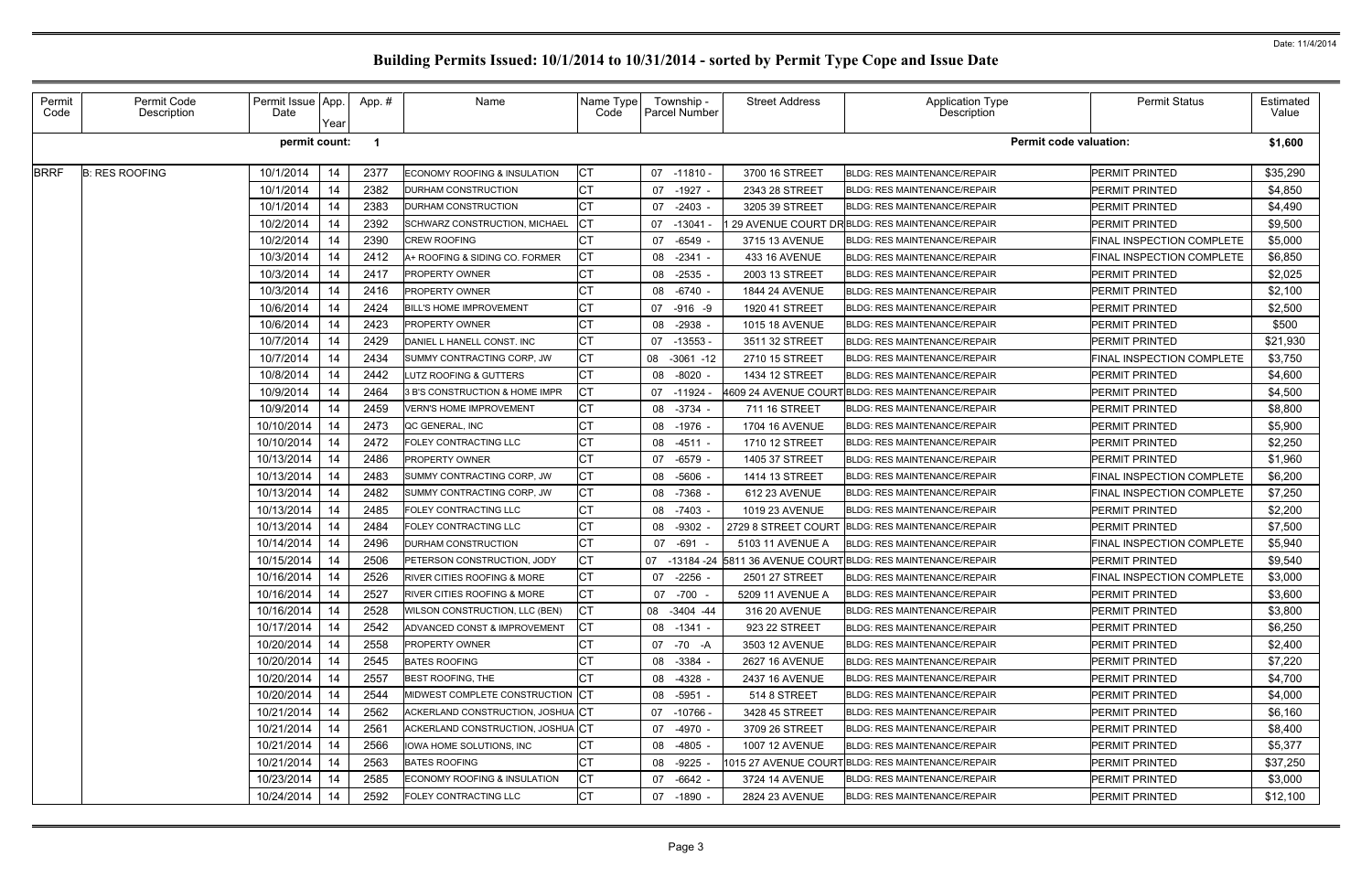| Permit<br>Code | Permit Code<br>Description       | Permit Issue App.<br>Date | Year | App.#        | Name                                                           | Name Type<br>Code      | Township -<br>Parcel Number | <b>Street Address</b>                   | <b>Application Type</b><br>Description           | <b>Permit Status</b>      | Estimated<br>Value |
|----------------|----------------------------------|---------------------------|------|--------------|----------------------------------------------------------------|------------------------|-----------------------------|-----------------------------------------|--------------------------------------------------|---------------------------|--------------------|
| <b>BRRF</b>    | <b>B: RES ROOFING</b>            | 10/24/2014                | 14   | 2586         | <b>B &amp; W HOME IMPROVEMENT CO</b>                           | <b>CT</b>              | 08 -8631                    | 902 34 STREET                           | <b>BLDG: RES MAINTENANCE/REPAIR</b>              | PERMIT PRINTED            | \$5,375            |
|                |                                  | 10/28/2014                | 14   | 2608         | QC GENERAL, INC                                                | СT                     | -869<br>08                  | 138 4 AVENUE                            | <b>BLDG: RES MAINTENANCE/REPAIR</b>              | PERMIT PRINTED            | \$2,900            |
|                |                                  | 10/28/2014                | 14   | 2609         | QC GENERAL, INC                                                | СT                     | -869<br>08                  | 140 4 AVENUE                            | <b>BLDG: RES MAINTENANCE/REPAIR</b>              | PERMIT PRINTED            | \$1,900            |
|                |                                  | 10/29/2014                | 14   | 262'         | <b>PROPERTY OWNER</b>                                          | <b>CT</b>              | 07<br>-10230                | 4750 19 AVENUE                          | <b>BLDG: RES MAINTENANCE/REPAIR</b>              | PERMIT PRINTED            | \$1,560            |
|                |                                  | 10/29/2014                | 14   | 2623         | PETERSON CONSTRUCTION, JODY                                    | <b>CT</b>              | 07<br>$-10757$              | 1410 49 STREET                          | <b>BLDG: RES MAINTENANCE/REPAIR</b>              | PERMIT PRINTED            | \$6,725            |
|                |                                  | 10/29/2014                | 14   | 2627         | <b>R.A. CONSTRUCTION</b>                                       | СT                     | -3761<br>08                 | 2733 11 AVENUE                          | <b>BLDG: RES MAINTENANCE/REPAIR</b>              | PERMIT PRINTED            | \$4,200            |
|                |                                  | 10/30/2014                | 14   | 2637         | ECONOMY ROOFING & INSULATION                                   | <b>CT</b>              | $07 - 34 - 1$               | 1811 53 STREET                          | <b>BLDG: RES MAINTENANCE/REPAIR</b>              | <b>PERMIT PRINTED</b>     | \$48,440           |
|                |                                  | 10/30/2014                | 14   | 2657         | SCHWARZ CONSTRUCTION, MICHAEL                                  | СT                     | 08 -3474                    | 2520 13 STREET                          | <b>BLDG: RES MAINTENANCE/REPAIR</b>              | PERMIT PRINTED            | \$14,750           |
|                |                                  | 10/31/2014                | 14   | 2662         | IOSSI CONSTRUCTION                                             | <b>CT</b>              | 07 -1114                    | 2737 14 AVENUE                          | <b>BLDG: RES MAINTENANCE/REPAIR</b>              | PERMIT PRINTED            | \$7,450            |
|                |                                  | 10/31/2014                | 14   | 2667         | WHITE ROOFING COMPANY, INC                                     | <b>CT</b>              | 07<br>-7544                 |                                         | 1916 GLENWOOD DRIVE BLDG: RES MAINTENANCE/REPAIR | <b>PERMIT PRINTED</b>     | \$19,970           |
|                |                                  | 10/31/2014                | 14   | 2665         | <b>R.A. CONSTRUCTION</b>                                       | СT                     | 08 -128                     | <b>1803 15 AVENUE</b>                   | <b>BLDG: RES MAINTENANCE/REPAIR</b>              | PERMIT PRINTED            | \$6,500            |
|                |                                  | 10/31/2014                | 14   | 2666         | R.A. CONSTRUCTION                                              | <b>CT</b>              | -4868<br>08                 | 927 13 AVENUE                           | BLDG: RES MAINTENANCE/REPAIR                     | PERMIT PRINTED            | \$4,500            |
|                |                                  | permit count:             |      | 50           |                                                                |                        |                             |                                         | <b>Permit code valuation:</b>                    |                           | \$396,952          |
| <b>BRSA</b>    | <b>B: RES ADDITION</b>           | 10/3/2014                 | 14   | 2399         | <b>OLJEN INTERNATIONAL LLC</b><br>ALLISON PLUMBING AND HEATING | <b>CT</b><br><b>SC</b> | 08 -3478 -                  | 2535 13 STREET                          | <b>BLDG: RES ADDITION</b>                        | <b>PERMIT PRINTED</b>     | \$55,000           |
|                |                                  | 10/28/2014                | 14   | 2613         | <b>PROPERTY OWNER</b>                                          | СT                     | 08 -7110                    | 1821 10 STREET                          | <b>BLDG: RES ADDITION</b>                        | PERMIT PRINTED            | \$45,240           |
|                |                                  | 10/30/2014                | 14   | 2654         | <b>PROPERTY OWNER</b>                                          | СT                     | -9538<br>07                 | 1821 37 STREET PLACE BLDG: RES ADDITION |                                                  | <b>PERMIT PRINTED</b>     | \$12,150           |
|                |                                  |                           |      |              | THADDEUS H ELECTRIC INC                                        | <b>SC</b>              |                             |                                         |                                                  |                           |                    |
|                |                                  | permit count:             |      | $\mathbf{3}$ |                                                                |                        |                             |                                         | <b>Permit code valuation:</b>                    |                           | \$112,390          |
| <b>BRSD</b>    | <b>B: RES SIDING</b>             | 10/3/2014                 | 14   | 2413         | PROPERTY OWNER                                                 | CT                     | 08 -7052 -B                 | 5214 11 AVENUE                          | <b>BLDG: RES MAINTENANCE/REPAIR</b>              | PERMIT PRINTED            | \$2,800            |
|                |                                  | 10/3/2014                 | 14   | 2414         | PROPERTY OWNER                                                 | CT                     | -876<br>08                  | 141 5 AVENUE                            | <b>BLDG: RES MAINTENANCE/REPAIR</b>              | PERMIT PRINTED            | \$500              |
|                |                                  | 10/9/2014                 | 14   | 2456         | <b>PROPERTY OWNER</b>                                          | CT                     | -659<br>08                  | 1183 26 STREET A                        | <b>BLDG: RES MAINTENANCE/REPAIR</b>              | PERMIT PRINTED            | \$2,975            |
|                |                                  | 10/9/2014                 | 14   | 2457         | DANIEL L HANELL CONST. INC                                     | CT                     | 08<br>-8374                 | 2016 3 STREET                           | <b>BLDG: RES MAINTENANCE/REPAIR</b>              | PERMIT PRINTED            | \$2,680            |
|                |                                  | 10/27/2014                | 14   | 2598         | BEST IMPROVEMENT COMPANY, INC                                  | <b>CT</b>              | 07 -5196                    | 4407 16 AVENUE                          | <b>BLDG: RES MAINTENANCE/REPAIR</b>              | PERMIT PRINTED            | \$7,680            |
|                |                                  | permit count:             |      | -5           |                                                                |                        |                             |                                         | <b>Permit code valuation:</b>                    |                           | \$16,635           |
| <b>BSFH</b>    | <b>B: RES SINGLE FAMILY</b>      | 10/31/2014                | 14   | 2302         | PROPERTY OWNER                                                 | <b>CT</b>              | 08 -1031                    | 529 5 AVENUE                            | BLDG:RES/NEW, SINGLE FAMILY DETACHED             | PERMIT PRINTED            | \$70,000           |
|                |                                  | permit count:             |      |              |                                                                |                        |                             |                                         | <b>Permit code valuation:</b>                    |                           | \$70,000           |
| <b>BSHD</b>    | B: RES SHED/ACCESSORY BLDG       | 10/13/2014                | 14   | 2481         | <b>PROPERTY OWNER</b>                                          | <b>CT</b>              | 07 -12299                   | 3534 35 STREET                          | <b>BLDG: MISC STRUCTURE</b>                      | PERMIT PRINTED            | \$2,690            |
|                |                                  | permit count:             |      |              |                                                                |                        |                             |                                         | <b>Permit code valuation:</b>                    |                           | \$2,690            |
| <b>BSMT</b>    | <b>B: RES BASEMENT WATERPROO</b> | 10/2/2014                 | 14   | 2386         | ABSOLUTELY DRY BASEMENT WATERPCT                               |                        | 07 -2207 -                  | 2426 28 STREET                          | <b>BLDG: RES MAINTENANCE/REPAIR</b>              | PERMIT PRINTED            | \$6,000            |
|                |                                  | 10/8/2014                 | 14   | 2443         | MIDWEST RECONSTRUCTION CO                                      | СT                     | 07 -11528                   | 4710 20 AVENUE                          | <b>BLDG: RES MAINTENANCE/REPAIR</b>              | PERMIT PRINTED            | \$2,283            |
|                |                                  | 10/8/2014                 | 14   | 2445         | MIDWEST RECONSTRUCTION CO                                      | <b>CT</b>              | 07 -13972 -                 | 3710 37 AVENUE                          | <b>BLDG: RES MAINTENANCE/REPAIR</b>              | PERMIT PRINTED            | \$3,805            |
|                |                                  | 10/8/2014                 | 14   | 2444         | MIDWEST RECONSTRUCTION CO                                      | CT                     | $07 - 211 - 2$              | 4203 34 AVENUE                          | <b>BLDG: RES MAINTENANCE/REPAIR</b>              | FINAL INSPECTION COMPLETE | \$10,520           |
|                |                                  | 10/21/2014                | 14   | 2569         | MIDWEST RECONSTRUCTION CO                                      | <b>CT</b>              | 08 -2703                    | 404 51 STREET                           | <b>BLDG: RES MAINTENANCE/REPAIR</b>              | PERMIT PRINTED            | \$10,280           |
|                |                                  | 10/22/2014                | 14   | 2578         | IA-IL BSMT WTRPRFG/HOME SVCS                                   | СT                     | 07 -6759                    | 5341 32 AVENUE                          | <b>BLDG: RES MAINTENANCE/REPAIR</b>              | <b>PERMIT PRINTED</b>     | \$4,190            |
|                |                                  | 10/24/2014                | 14   | 2588         | CALDERON'S CONSTRUCTION OF RI                                  | <b>CT</b>              | 08 -3640 -                  | 836 20 AVENUE                           | <b>BLDG: RES MAINTENANCE/REPAIR</b>              | PERMIT PRINTED            | \$4,800            |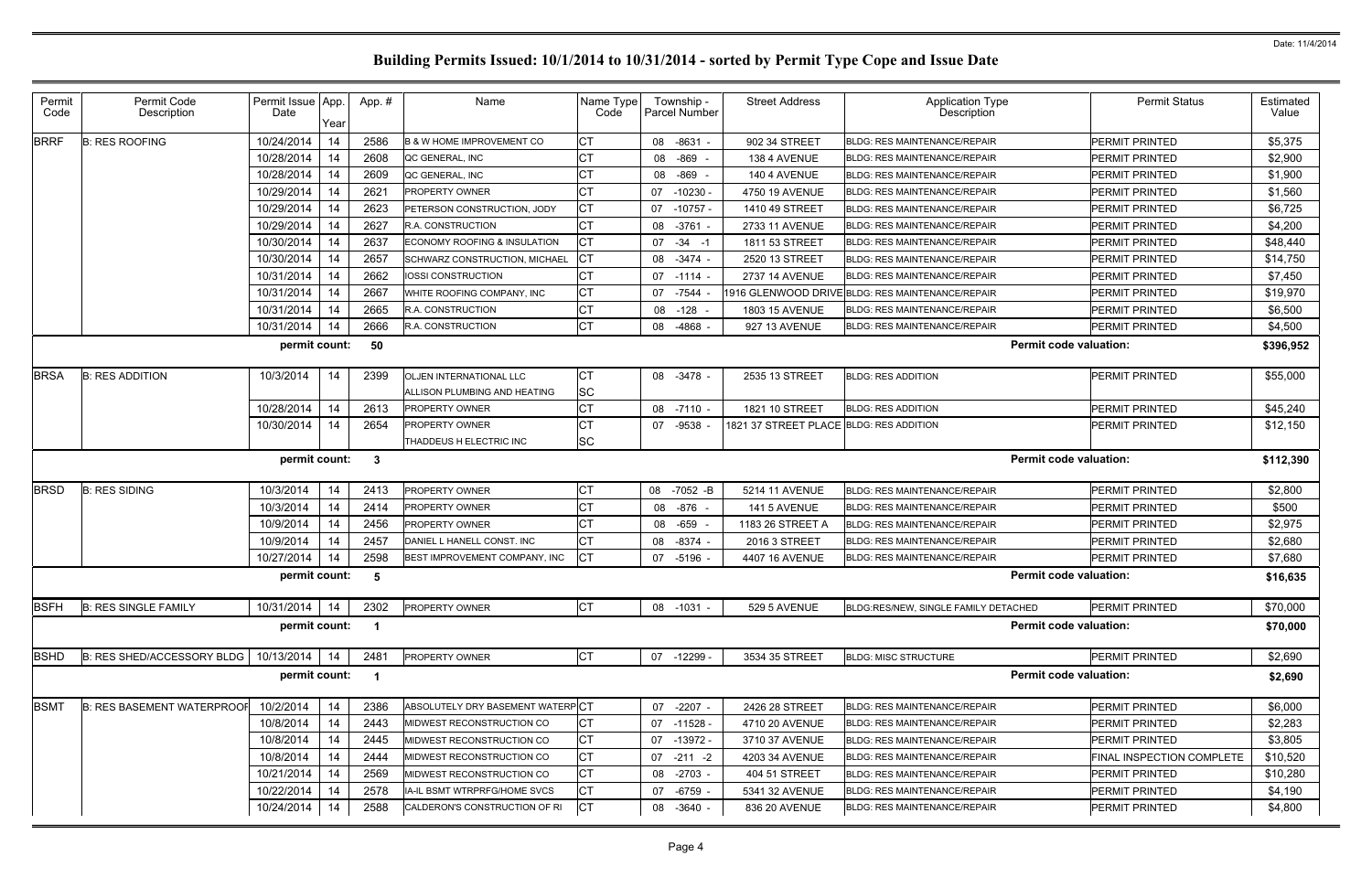| Permit<br>Code   | Permit Code<br>Description        | Permit Issue App.<br>Date | Year | App. #                   | Name                                                        | Name Type<br>Code | Township -<br>Parcel Number | <b>Street Address</b> | <b>Application Type</b><br>Description | <b>Permit Status</b>      | Estimated<br>Value |
|------------------|-----------------------------------|---------------------------|------|--------------------------|-------------------------------------------------------------|-------------------|-----------------------------|-----------------------|----------------------------------------|---------------------------|--------------------|
| <b>BSMT</b>      | <b>B: RES BASEMENT WATERPROOF</b> | 10/28/2014                | 14   | 2610                     | MIDWEST RECONSTRUCTION CO                                   | IСТ               | 07 -12549 -                 | 3109 29 STREET        | <b>BLDG: RES MAINTENANCE/REPAIR</b>    | <b>PERMIT PRINTED</b>     | \$2,445            |
|                  |                                   | permit count:             |      | - 8                      |                                                             |                   |                             |                       | <b>Permit code valuation:</b>          |                           | \$44,323           |
| <b>BSPK</b>      | <b>B: COML SPRINKLER SYSTEM</b>   | 10/7/2014                 | 14   | 2435                     | <b>TRACO SPRINKLER SERVICE</b>                              |                   | 07 -11303 -7                | 4341 26 AVENUE        | <b>BLDG: SPRINKLER SYSTEM</b>          | <b>PERMIT PRINTED</b>     | \$5,140            |
|                  |                                   | permit count:             |      |                          |                                                             |                   |                             |                       | <b>Permit code valuation:</b>          |                           | \$5,140            |
| <b>BSTG</b>      | <b>B: STORAGE BLDG</b>            | 10/21/2014                | 14   | 2567                     | <b>PROPERTY OWNER</b>                                       | IСТ               | 08 -6893                    | 1434 23 AVENUE        | <b>BLDG: RES ADDITION</b>              | <b>PERMIT PRINTED</b>     | \$3,750            |
|                  |                                   | permit count:             |      |                          |                                                             |                   |                             |                       | <b>Permit code valuation:</b>          |                           | \$3,750            |
| <b>BWC</b>       | <b>B: WRECK COMMERCIAL BLDG</b>   | 10/31/2014                | 14   | 2664                     | <b>MCADAM &amp; ASSOCIATES</b>                              | CТ                | 08 -5427 -                  | 309 12 STREET         | WRECK: ALL OTHER BUILDINGS/STRUCTURES  | <b>PERMIT PRINTED</b>     | \$0                |
|                  |                                   | 10/31/2014                | 14   | 2663                     | <b>MCADAM &amp; ASSOCIATES</b>                              | <b>CT</b>         | 08 -5427                    | 315 12 STREET         | WRECK: ALL OTHER BUILDINGS/STRUCTURES  | PERMIT PRINTED            | \$0                |
|                  |                                   | permit count:             |      | $\overline{\mathbf{2}}$  |                                                             |                   |                             |                       | <b>Permit code valuation:</b>          |                           | \$0                |
| <b>BWKH</b>      | <b>B: WRECK HOUSE</b>             | 10/29/2014                | 14   | 2620                     | <b>MCADAM &amp; ASSOCIATES</b>                              | CT                | 07 -78 -M                   | 3921 26 AVENUE        | <b>WRECK: 1 FAMILY HOUSE</b>           | PERMIT PRINTED            | \$0                |
|                  |                                   | permit count:             |      | - 1                      |                                                             |                   |                             |                       | <b>Permit code valuation:</b>          |                           | \$0                |
| DRN <sub>1</sub> | ENG: CLASS 1 DRAINAGE             | 10/2/2014                 | 14   | 2389                     | <b>DISCOUNT TREE SERVICE</b>                                |                   | 07 -7842                    | 3209 27 AVENUE        | <b>BLDG: GARAGES/CARPORTS</b>          | FINAL INSPECTION COMPLETE | \$12,000           |
|                  |                                   | 10/6/2014                 | 14   | 2425                     | JL HARDSCAPE                                                |                   | 07 -171 -9                  | 1506 35 AVENUE        | <b>BLDG: RES DRIVEWAY</b>              | FINAL INSPECTION COMPLETE | \$6,000            |
|                  |                                   | 10/7/2014                 | 14   | 2428                     | <b>PROPERTY OWNER</b>                                       |                   | -5238<br>08                 | 1318 3 STREET A       | <b>BLDG: FILL/GRADE</b>                | <b>PERMIT PRINTED</b>     | \$0                |
|                  |                                   | 10/8/2014                 | 14   | 2451                     | <b>WEST CONCRETE/CSI, LLC</b>                               |                   | $-8090$<br>07               | 3505 26 AVENUE B      | <b>BLDG: RES DRIVEWAY</b>              | FINAL INSPECTION COMPLETE | \$0                |
|                  |                                   | 10/9/2014                 | 14   | 2463                     | <b>D.S. EXCAVATING</b>                                      |                   | 07<br>$-14818$              | 3506 72 STREET        | <b>ENG: DRAINAGE PERMIT</b>            | PERMIT PRINTED            | \$0                |
|                  |                                   | 10/9/2014                 | 14   | 2455                     | <b>COACH HOUSE GARAGES</b><br><b>PROPERTY OWNER</b>         | <b>SC</b>         | 08 -3706 -                  | <b>2814 8 AVENUE</b>  | <b>BLDG: GARAGES/CARPORTS</b>          | FINAL INSPECTION COMPLETE | \$20,390           |
|                  |                                   | 10/9/2014                 | 14   | 2454                     | CROSS CONCRETE CONSTRUCTION                                 |                   | 08 -8479                    | 901 39 STREET COURT   | <b>BLDG: RES DRIVEWAY</b>              | FINAL INSPECTION COMPLETE | \$0                |
|                  |                                   | 10/15/2014                | 14   | 2507                     | WEST CONCRETE/CSI, LLC                                      |                   | $-227 - A$<br>07            | 3561 41 STREET        | <b>ENG: DRAINAGE PERMIT</b>            | <b>PERMIT PRINTED</b>     | \$48,000           |
|                  |                                   | 10/15/2014                | 14   | 2511                     | S.G. BUILDER LTD                                            |                   | $-103 - 1$<br>08            | <b>1872 19 AVENUE</b> | <b>BLDG: GARAGES/CARPORTS</b>          | PERMIT PRINTED            | \$31,120           |
|                  |                                   | 10/23/2014                | 14   | 2580                     | BPI DEV GROUP LLC PREV BLUE WA                              |                   | 07 - 70 - A                 | 3503 12 AVENUE        | <b>BLDG: GARAGES/CARPORTS</b>          | <b>PERMIT PRINTED</b>     | \$24,000           |
|                  |                                   | 10/24/2014                | 14   | 2560                     | <b>TRAPKUS BUILD</b>                                        | ЮI                | 07 -922 -                   | 3605 22 AVENUE        | <b>BLDG: GARAGES/CARPORTS</b>          | PERMIT PRINTED            | \$24,730           |
|                  |                                   | 10/27/2014                | 14   | 2593                     | <b>ESTES CONSTRUCTION</b>                                   | <b>CT</b>         | 08 -4394 -                  | 909 RIVER DRIVE       | <b>BLDG: COML ADDITION</b>             | PERMIT PRINTED            | \$133,750          |
|                  |                                   | 10/28/2014                | 14   | 2302                     | <b>PROPERTY OWNER</b>                                       |                   | 08 -1031 -                  | 529 5 AVENUE          | BLDG:RES/NEW, SINGLE FAMILY DETACHED   | PERMIT PRINTED            | \$70,000           |
|                  |                                   | 10/28/2014                | 14   | 2607                     | CCS CONCRETE SERVICE                                        |                   | 08 -3001 -1                 | 2417 5 STREET         | <b>ENG: DRAINAGE PERMIT</b>            | PERMIT PRINTED            | \$0                |
|                  |                                   | 10/28/2014                | 14   | 2613                     | <b>PROPERTY OWNER</b>                                       |                   | 08 -7110 -                  | 1821 10 STREET        | <b>BLDG: RES ADDITION</b>              | PERMIT PRINTED            | \$45,240           |
|                  |                                   | 10/29/2014                | 14   | 2620                     | <b>MCADAM &amp; ASSOCIATES</b>                              | CТ                | 07 -78 -M                   | 3921 26 AVENUE        | <b>WRECK: 1 FAMILY HOUSE</b>           | <b>PERMIT PRINTED</b>     | \$0                |
|                  |                                   | 10/31/2014                | -14  | 2664                     | <b>MCADAM &amp; ASSOCIATES</b>                              | <b>CT</b>         | 08 -5427 -                  | 309 12 STREET         | WRECK: ALL OTHER BUILDINGS/STRUCTURES  | PERMIT PRINTED            | \$0                |
|                  |                                   | permit count:             |      | 17                       |                                                             |                   |                             |                       | <b>Permit code valuation:</b>          |                           | \$415,230          |
| DRN <sub>2</sub> | ENG: CLASS 2 DRAINAGE             | 10/28/2014                | 14   | 2611                     | WILLIAMS BROS CONSTRUCTION INC<br>TRI-CITY ELECTRIC COMPANY | <b>SC</b>         | 09 -6155 -                  | 71 AVENUE             | BLDG:MISC/STRUCTURES OTHER THAN BLDGS  | PERMIT PRINTED            | \$37,000,000       |
|                  |                                   | permit count:             |      | $\overline{\phantom{0}}$ |                                                             |                   |                             |                       | <b>Permit code valuation:</b>          |                           | \$37,000,000       |
|                  |                                   |                           |      |                          |                                                             |                   |                             |                       |                                        |                           |                    |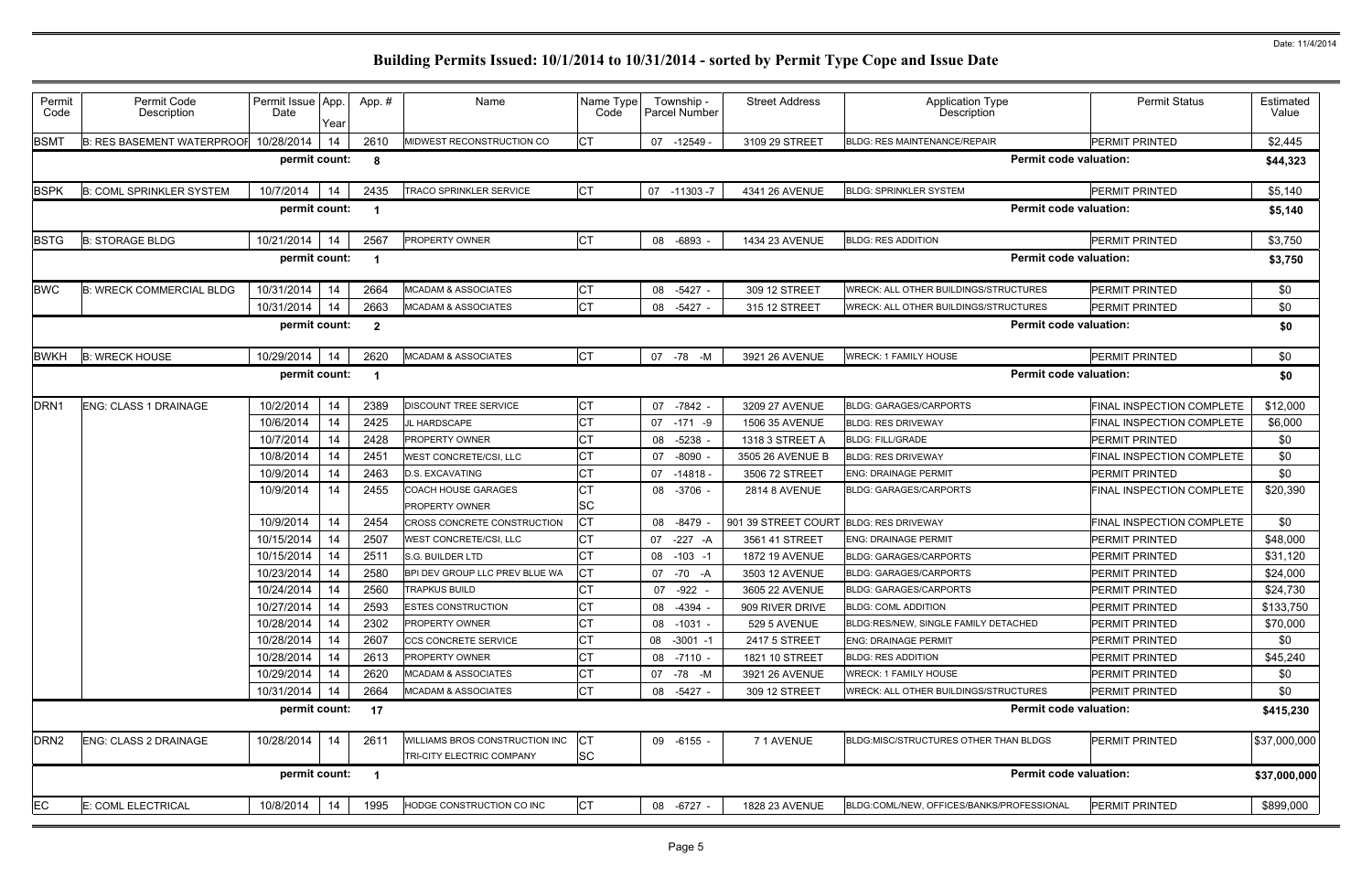|                               | <b>Permit Status</b>             | Estimated<br>Value |
|-------------------------------|----------------------------------|--------------------|
| <b>ROFESSIONAL</b>            | PERMIT PRINTED                   | \$899,000          |
|                               | PERMIT PRINTED                   | \$0                |
|                               | PERMIT PRINTED                   | \$5,000            |
|                               | FINAL INSPECTION COMPLETE        | \$0                |
| <b>N BLDGS</b>                | PERMIT PRINTED                   | \$37,000,000       |
| <b>Permit code valuation:</b> |                                  | \$37,904,000       |
| <b>MONTHS</b>                 | PERMIT PRINTED                   | \$0                |
| <b>Permit code valuation:</b> |                                  | \$0                |
|                               | FINAL INSPECTION COMPLETE        | \$800              |
|                               | FINAL INSPECTION COMPLETE        | \$670              |
|                               | PERMIT PRINTED                   | \$4,800            |
|                               | PERMIT PRINTED                   | \$0                |
| <b>Permit code valuation:</b> |                                  | \$6,270            |
|                               | PERMIT PRINTED                   | \$0                |
|                               | PERMIT PRINTED                   | \$0                |
|                               | PERMIT PRINTED                   | \$0                |
|                               | <b>FINAL INSPECTION COMPLETE</b> | \$0                |
|                               | PERMIT PRINTED                   | \$0                |
| <b>Permit code valuation:</b> |                                  | \$0                |
|                               | FINAL INSPECTION COMPLETE        | \$0                |
| <b>Permit code valuation:</b> |                                  | \$0                |
|                               | <b>FINAL INSPECTION COMPLETE</b> | \$0                |
|                               | FINAL INSPECTION COMPLETE        | \$0                |
| <b>Permit code valuation:</b> |                                  | \$0                |
|                               |                                  |                    |
|                               | PERMIT PRINTED                   | \$0                |
|                               | PERMIT PRINTED                   | \$0                |

| Permit<br>Code | Permit Code<br>Description               | Permit Issue App.<br>Date | Year | App.#                   | Name                                                                                                            | Name Type<br>Code           | Township -<br>Parcel Number | <b>Street Address</b>                  | <b>Application Type</b><br>Description    | <b>Permit Status</b>      | Estimated<br>Value |
|----------------|------------------------------------------|---------------------------|------|-------------------------|-----------------------------------------------------------------------------------------------------------------|-----------------------------|-----------------------------|----------------------------------------|-------------------------------------------|---------------------------|--------------------|
| EC             | E: COML ELECTRICAL                       | 10/8/2014                 | 14   | 1995                    | BRADY COMPANY, J L<br><b>ROCK RIVER ELECTRIC, INC.</b><br>RYAN AND ASSOCIATES, INC.<br>ROCK RIVER ELECTRIC, INC | <b>SC</b><br>SC<br>SC<br>SC | 08 -6727 -                  | 1828 23 AVENUE                         | BLDG:COML/NEW, OFFICES/BANKS/PROFESSIONAL | <b>PERMIT PRINTED</b>     | \$899,000          |
|                |                                          | 10/14/2014                | 14   | 2488                    | LAKEWOOD ELECTRIC AND GENERATOCT                                                                                |                             | 08<br>$-6430 -$             | 1610 7 STREET                          | <b>ELEC: REMODEL</b>                      | PERMIT PRINTED            | \$0                |
|                |                                          | 10/17/2014                | 14   | 2337                    | LEFFLER CONSTRUCTION<br><b>NEELS PLUMBING</b><br><b>NEELS PLUMBING</b><br>GPE INC.                              | СT<br>SC<br>SC              | $-2750 -$<br>07             | 3810 27 STREET                         | <b>BLDG: COML REMODEL</b>                 | <b>PERMIT PRINTED</b>     | \$5,000            |
|                |                                          | 10/17/2014                | 14   | 2539                    | PIKUZA ELECTRIC INC                                                                                             | <b>CT</b>                   | 08 -6430 -                  | 1610 7 STREET                          | <b>ELEC: REPAIR</b>                       | FINAL INSPECTION COMPLETE | \$0                |
|                |                                          | 10/29/2014                | 14   | 2611                    | WILLIAMS BROS CONSTRUCTION INC<br>TRI-CITY ELECTRIC COMPANY                                                     | СT<br><b>SC</b>             | $-6155 -$<br>09             | 71 AVENUE                              | BLDG:MISC/STRUCTURES OTHER THAN BLDGS     | <b>PERMIT PRINTED</b>     | \$37,000,000       |
|                |                                          | permit count:             |      | 5                       |                                                                                                                 |                             |                             |                                        | <b>Permit code valuation:</b>             |                           | \$37,904,000       |
| ECM6           | E: COML ELCT MTR RECNCT (6 MI 10/15/2014 |                           | 14   | 2510                    | <b>TRINITY ELECTRIC</b>                                                                                         | <b>CT</b>                   | 08 -5501 -                  | <b>1611 5 AVENUE</b>                   | ELCT: ELCT MTR RECONNCT AFTER 6 MONTHS    | PERMIT PRINTED            | \$0                |
|                |                                          | permit count:             |      |                         |                                                                                                                 |                             |                             |                                        | <b>Permit code valuation:</b>             |                           | \$0                |
| <b>ENA</b>     | <b>B: RES SIDEWALK</b>                   | 10/20/2014                | 14   | 2548                    | OLSON CONCRETE, PERRY                                                                                           | <b>CT</b>                   | 08<br>$-218 -$              | <b>160 16 AVENUE</b>                   | <b>BLDG: RES SIDEWALK</b>                 | FINAL INSPECTION COMPLETE | \$800              |
|                |                                          | 10/20/2014                | 14   | 2547                    | OLSON CONCRETE, PERRY                                                                                           | <b>CT</b>                   | $-2341 -$<br>08             | 433 16 AVENUE                          | <b>BLDG: RES SIDEWALK</b>                 | FINAL INSPECTION COMPLETE | \$670              |
|                |                                          | 10/24/2014                | 14   | 2588                    | CALDERON'S CONSTRUCTION OF RI                                                                                   | <b>CT</b>                   | $-3640 -$<br>08             | 836 20 AVENUE                          | <b>BLDG: RES MAINTENANCE/REPAIR</b>       | <b>PERMIT PRINTED</b>     | \$4,800            |
|                |                                          | 10/30/2014                | 14   | 2639                    | <b>EMERY CONSTRUCTION</b>                                                                                       | <b>CT</b>                   | $07 - 11555 -$              | 5418 11 AVENUE B                       | BLDG: RES DRIVEWAY & SIDEWALK             | PERMIT PRINTED            | \$0                |
|                |                                          | permit count:             |      | 4                       |                                                                                                                 |                             |                             |                                        | <b>Permit code valuation:</b>             |                           | \$6,270            |
| <b>ENB</b>     | <b>B: RES DRIVEWAY</b>                   | 10/7/2014                 | 14   | 2294                    | <b>EMERY CONSTRUCTION</b>                                                                                       | <b>CT</b>                   | 07<br>-12948 -              | 3913 16 AVENUE                         | <b>BLDG: RES DRIVEWAY</b>                 | <b>PERMIT PRINTED</b>     | \$0                |
|                |                                          | 10/7/2014                 | 14   | 2428                    | PROPERTY OWNER                                                                                                  | <b>CT</b>                   | $-5238 -$<br>08             | 1318 3 STREET A                        | <b>BLDG: FILL/GRADE</b>                   | PERMIT PRINTED            | \$0                |
|                |                                          | 10/8/2014                 | 14   | 2451                    | WEST CONCRETE/CSI, LLC                                                                                          | <b>CT</b>                   | $-8090$<br>07               | 3505 26 AVENUE B                       | <b>BLDG: RES DRIVEWAY</b>                 | PERMIT PRINTED            | \$0                |
|                |                                          | 10/9/2014                 | 14   | 2454                    | CROSS CONCRETE CONSTRUCTION<br><b>CROSS CONCRETE CONSTRUCTION</b>                                               | <b>CT</b><br>СT             | 08 -8479                    | 901 39 STREET COURT BLDG: RES DRIVEWAY |                                           | FINAL INSPECTION COMPLETE | \$0                |
|                |                                          | 10/30/2014                | 14   | 2639                    | <b>EMERY CONSTRUCTION</b>                                                                                       | <b>CT</b>                   | 07 -11555 -                 | 5418 11 AVENUE B                       | BLDG: RES DRIVEWAY & SIDEWALK             | PERMIT PRINTED            | \$0                |
|                |                                          | permit count:             |      | 5                       |                                                                                                                 |                             |                             |                                        | <b>Permit code valuation:</b>             |                           | \$0                |
| <b>ENC</b>     | <b>B: COML SIDEWALK</b>                  | 10/3/2014                 | 14   | 2411                    | CENTENNIAL CONTRACTORS OF QC                                                                                    | CT                          | 08 -6727 -                  | 1828 23 AVENUE                         | BLDG: COML DRIVEWAY & SIDEWALK            | FINAL INSPECTION COMPLETE | \$0                |
|                |                                          | permit count:             |      |                         |                                                                                                                 |                             |                             |                                        | <b>Permit code valuation:</b>             |                           | \$0                |
| <b>END</b>     | <b>B: COML DRIVEWAY</b>                  | 10/3/2014                 | 14   | 2411                    | CENTENNIAL CONTRACTORS OF QC                                                                                    | <b>CT</b>                   | 08 -6727 -                  | 1828 23 AVENUE                         | BLDG: COML DRIVEWAY & SIDEWALK            | FINAL INSPECTION COMPLETE | \$0                |
|                |                                          | 10/20/2014                | 14   | 2556                    | CROSS CONCRETE CONSTRUCTION                                                                                     | CT                          | 08 -1257 -                  | 712 16 STREET                          | <b>BLDG: COML DRIVEWAY</b>                | FINAL INSPECTION COMPLETE | \$0                |
|                |                                          | permit count:             |      | $\overline{\mathbf{2}}$ |                                                                                                                 |                             |                             |                                        | <b>Permit code valuation:</b>             |                           | \$0                |
| <b>ENE</b>     | <b>ENG: EXCAVATION</b>                   | 10/10/2014                | 14   |                         | 10000013 MCADAM & ASSOCIATES                                                                                    | <b>CT</b>                   | 07 -78 -M                   | 3921 26 AVENUE                         | <b>ENG: STREET USE</b>                    | PERMIT PRINTED            | \$0                |
|                |                                          | 10/20/2014                | 14   |                         | 10000014 MCADAM & ASSOCIATES                                                                                    | CT                          | 08 -5427 -                  | 309 12 STREET                          | <b>ENG: STREET USE</b>                    | PERMIT PRINTED            | \$0                |
|                |                                          | 10/20/2014                | 14   |                         | 10000015 MCADAM & ASSOCIATES                                                                                    | <b>CT</b>                   | 08<br>-5427 -               | 315 12 STREET                          | <b>ENG: STREET USE</b>                    | PERMIT PRINTED            | \$0                |
|                |                                          |                           |      |                         |                                                                                                                 |                             |                             |                                        |                                           |                           |                    |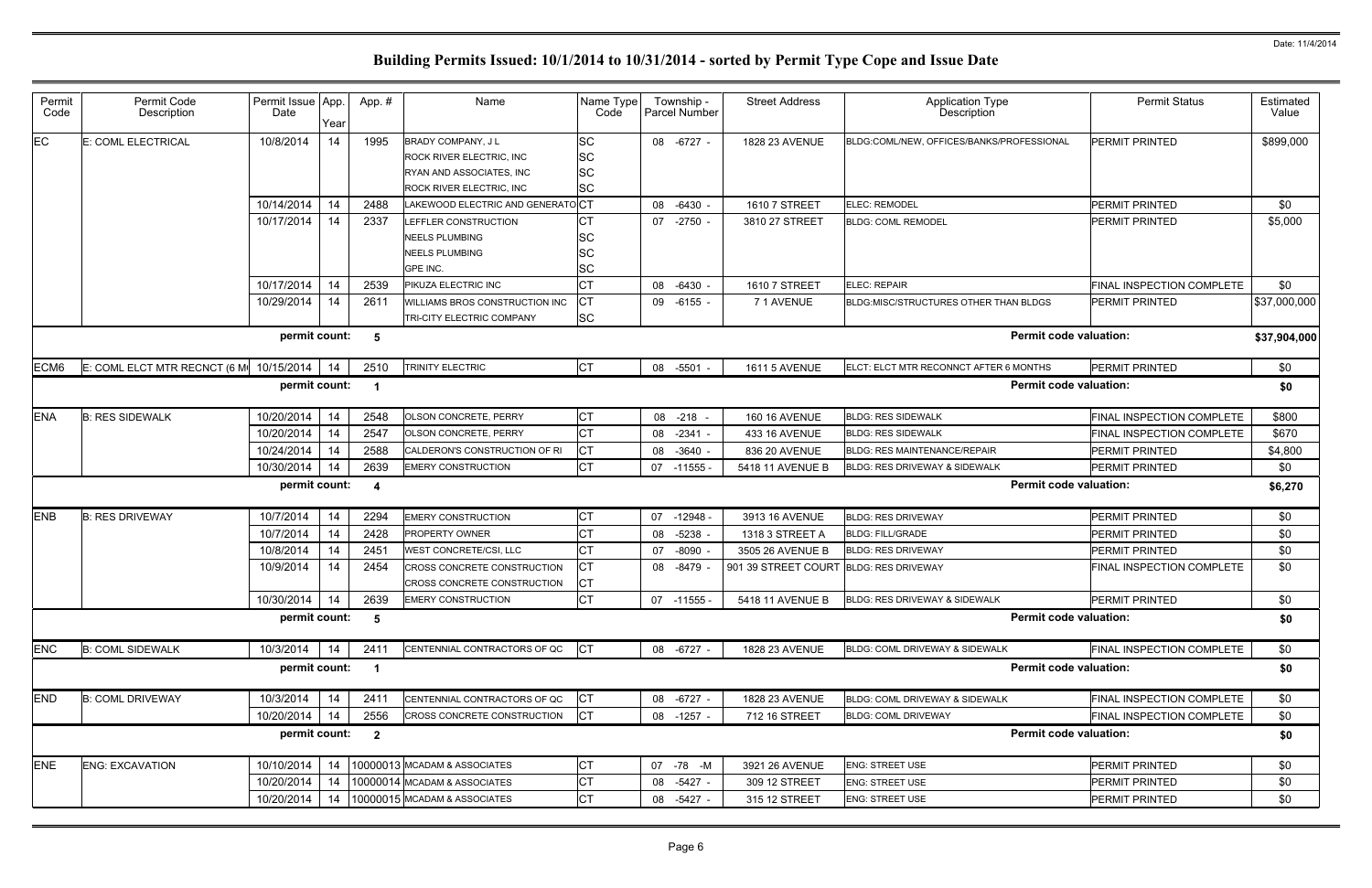| Permit<br>Code | Permit Code<br>Description | Permit Issue App.<br>Date | Year | App.#        | Name                                | Name Type<br>Code | Township -<br><b>Parcel Number</b> | <b>Street Address</b>                   | Application Type<br>Description     | <b>Permit Status</b>      | Estimated<br>Value |
|----------------|----------------------------|---------------------------|------|--------------|-------------------------------------|-------------------|------------------------------------|-----------------------------------------|-------------------------------------|---------------------------|--------------------|
|                |                            | permit count:             |      | $\mathbf{3}$ |                                     |                   |                                    |                                         | <b>Permit code valuation:</b>       |                           | \$0                |
| ER             | E: RES ELECTRICAL          | 10/1/2014                 | 14   | 2372         | RUSSELL ELECTRIC                    | СT                | 08 -6921 -                         | 1815 23 AVENUE                          | ELEC: SERVICE                       | FINAL INSPECTION COMPLETE | \$0                |
|                |                            | 10/2/2014                 |      | 2385         | <b>WILLIAMSON ELECTRIC</b>          |                   | 07 -13874                          | 744 43 AVENUE DRIVE                     | <b>ELEC: SERVICE</b>                | PERMIT PRINTED            | \$0                |
|                |                            | 10/2/2014                 | 14   | 2384         | SHAW ELECTRIC INC                   | СT                | 08 -7513 -                         | <b>1406 21 AVENUE</b>                   | ELEC: REPAIR                        | PERMIT PRINTED            | \$0                |
|                |                            | 10/3/2014                 | 14   | 2015         | <b>PROPERTY OWNER</b>               | СT                | 08 -2073 -A                        | 618 25 STREET                           | <b>BLDG: RES REMODEL</b>            | <b>PERMIT PRINTED</b>     | \$16,000           |
|                |                            |                           |      |              | <b>BRADY COMPANY, JL</b>            | SC                |                                    |                                         |                                     |                           |                    |
|                |                            |                           |      |              | <b>BRADY COMPANY J.L.</b>           | SC                |                                    |                                         |                                     |                           |                    |
|                |                            |                           |      |              | <b>BRADY COMPANY, JL</b>            | <b>SC</b>         |                                    |                                         |                                     |                           |                    |
|                |                            | 10/3/2014                 | 14   | 2391         | VANOPDORP ELECTRIC INC.             | <b>CT</b>         | 08 -4372 -                         | 1536 13 AVENUE                          | <b>ELEC: SERVICE</b>                | FINAL INSPECTION COMPLETE | \$0                |
|                |                            | 10/9/2014                 | 14   | 2467         | ELECTRIC DOCTOR SERVICE LLC         | <b>CT</b>         | 08 -4589                           | 419 42 STREET                           | <b>ELEC: SERVICE</b>                | <b>PERMIT PRINTED</b>     | \$0                |
|                |                            | 10/9/2014                 | 14   | 2466         | THADDEUS H ELECTRIC INC             | <b>CT</b>         | 08 -7052 -B                        | 5214 11 AVENUE                          | <b>ELEC: SERVICE</b>                | <b>PERMIT PRINTED</b>     | \$0                |
|                |                            | 10/10/2014                | 14   | 2471         | & L ELECTRIC INC                    | СT                | 08 -3191 -                         | 1703 2 STREET                           | ELEC: REMODEL                       | FINAL INSPECTION COMPLETE | \$0                |
|                |                            | 10/13/2014                | 14   | 2080         | ADVANCED CONST & IMPROVEMENT        | СT                | 07 -2244 -                         | 2410 27 STREET                          | <b>BLDG: RES REMODEL</b>            | <b>PERMIT PRINTED</b>     | \$15,200           |
|                |                            |                           |      |              | AMERICAN ELECTRIC INC               | SC                |                                    |                                         |                                     |                           |                    |
|                |                            | 10/14/2014                | 14   | 2501         | TRI-CITY ELECTRIC COMPANY           | <b>CT</b>         | 07 -870 -                          | 2729 43 STREET                          | ELEC: REPAIR                        | PERMIT PRINTED            | \$0                |
|                |                            | 10/14/2014                | 14   | 2502         | <b>PROPERTY OWNER</b>               |                   | 08 - 3767 -                        | 1032 27 STREET                          | <b>ELEC: REWIRE</b>                 | PERMIT PRINTED            | \$0                |
|                |                            | 10/14/2014                | 14   | 2487         | <b>PROPERTY OWNER</b>               | СT                | 08 -6116 -                         | 1580 33 AVENUE                          | ELEC: SERVICE                       | PERMIT PRINTED            | \$0                |
|                |                            | 10/15/2014                | 14   | 1904         | IRVINE CONSTRUCTION COMPANY         | <b>CT</b>         | 07 -5762                           | 1848 25 AVENUE COURT BLDG: RES ADDITION |                                     | PERMIT PRINTED            | \$69,000           |
|                |                            |                           |      |              | MAHIEU ELECTRIC CO INC              | <b>SC</b>         |                                    |                                         |                                     |                           |                    |
|                |                            |                           |      |              | <b>ROPP PLUMBING INC</b>            | <b>SC</b>         |                                    |                                         |                                     |                           |                    |
|                |                            | 10/15/2014                | 14   | 2503         | ADVANTAGE ELCTRL SERVICES INC       | СT                | 08 -3061 -12                       | 2710 15 STREET                          | <b>ELEC: REWIRE</b>                 | FINAL INSPECTION COMPLETE | \$0                |
|                |                            | 10/15/2014                | 14   | 2508         | TRI-CITY ELECTRIC COMPANY           | СT                | 08 -7411 -                         | 2112 11 STREET                          | ELEC: REPAIR                        | PERMIT PRINTED            | \$0                |
|                |                            | 10/16/2014                | 14   | 2524         | RGS ELECTRIC COMPANY                | <b>CT</b>         | 07 -11379 -                        | 3716 43 STREET                          | ELEC: SERVICE                       | <b>PERMIT PRINTED</b>     | \$0                |
|                |                            | 10/16/2014                | 14   | 2525         | RGS ELECTRIC COMPANY                | СT                | 07 -11380                          | 3717 43 STREET                          | <b>ELEC: SERVICE</b>                | PERMIT PRINTED            | \$0                |
|                |                            | 10/16/2014                | 14   | 2529         | AKEWOOD ELECTRIC AND GENERATOCT     |                   | 08 -5659                           | 2027 18 STREET B                        | ELEC: REPAIR                        | PERMIT PRINTED            | \$0                |
|                |                            | 10/21/2014                | 14   | 2565         | HANSSEN ELECTRIC                    | СT                | -470 -<br>08                       | 442 44 STREET                           | <b>ELEC: REMODEL</b>                | PERMIT PRINTED            | \$0                |
|                |                            | 10/22/2014                | 14   | 2190         | <b>WRS CONSTRUCTION, INC.</b>       | СT                | 07 -13456 -                        | 3607 73 STREET                          | <b>BLDG: RES ADDITION</b>           | PERMIT PRINTED            | \$36,000           |
|                |                            |                           |      |              | <b>&amp; L ELECTRIC INC</b>         | <b>SC</b>         |                                    |                                         |                                     |                           |                    |
|                |                            |                           |      |              | <b>FAMILY HEATING &amp; COOLING</b> | <b>SC</b>         |                                    |                                         |                                     |                           |                    |
|                |                            | 10/23/2014                | 14   | 2584         | <b>PROPERTY OWNER</b>               | <b>CT</b>         | 08 -5646 -                         | 1585 30 AVENUE                          | ELEC: WIRING, MISC                  | <b>IPERMIT PRINTED</b>    | \$0                |
|                |                            | 10/23/2014                | 14   | 2583         | <b>TRI-CITY ELECTRIC COMPANY</b>    | <b>CT</b>         | 08 -7483 -                         | 1321 24 AVENUE                          | ELEC: SERVICE                       | FINAL INSPECTION COMPLETE | \$0                |
|                |                            | 10/27/2014                | 14   | 2594         | THADDEUS H ELECTRIC INC             | <b>CT</b>         | 08 -3640 -                         | 836 20 AVENUE                           | ELEC: SERVICE                       | <b>PERMIT PRINTED</b>     | \$0                |
|                |                            | 10/27/2014                | 14   | 2597         | <b>ROBERT'S ELECTRIC SERVICE</b>    | <b>CT</b>         | 08 -8527 -                         | 956 40 STREET                           | ELEC: SERVICE                       | <b>PERMIT PRINTED</b>     | \$0                |
|                |                            | 10/28/2014                | 14   | 2297         | <b>PROPERTY OWNER</b>               | СT                | 08 -6164 -4                        | <b>541 27 AVENUE</b>                    | <b>BLDG: RES MAINTENANCE/REPAIR</b> | <b>PERMIT PRINTED</b>     | \$1,280            |
|                |                            |                           |      |              | <b>PROPERTY OWNER</b>               | SC                |                                    |                                         |                                     |                           |                    |
|                |                            | 10/29/2014                | 14   | 2624         | FW PROPERTY MAINTENANCE             | <b>CT</b>         | 08 -430 -                          | <b>2106 7 AVENUE</b>                    | ELEC: WIRING, MISC                  | <b>PERMIT PRINTED</b>     | \$0                |
|                |                            | 10/30/2014                | 14   | 2654         | <b>PROPERTY OWNER</b>               | <b>CT</b>         | 07 -9538                           | 1821 37 STREET PLACE BLDG: RES ADDITION |                                     | <b>PERMIT PRINTED</b>     | \$12,150           |
|                |                            |                           |      |              | THADDEUS H ELECTRIC INC             | <b>SC</b>         |                                    |                                         |                                     |                           |                    |
|                |                            | 10/30/2014                | 14   | 2650         | ART-O-LITE ELECTRIC CO              | <b>CT</b>         | 08 -5551 -                         | <b>1331 5 AVENUE</b>                    | ELEC: SERVICE                       | <b>PERMIT PRINTED</b>     | \$0                |
|                |                            | 10/30/2014                | 14   | 2492         | BRATHALL LEN CONSTRUCTION LLC       |                   | 08 -5710 -                         | 2018 18 STREET B                        | <b>BLDG: RES ADDITION</b>           | PERMIT PRINTED            | \$11,950           |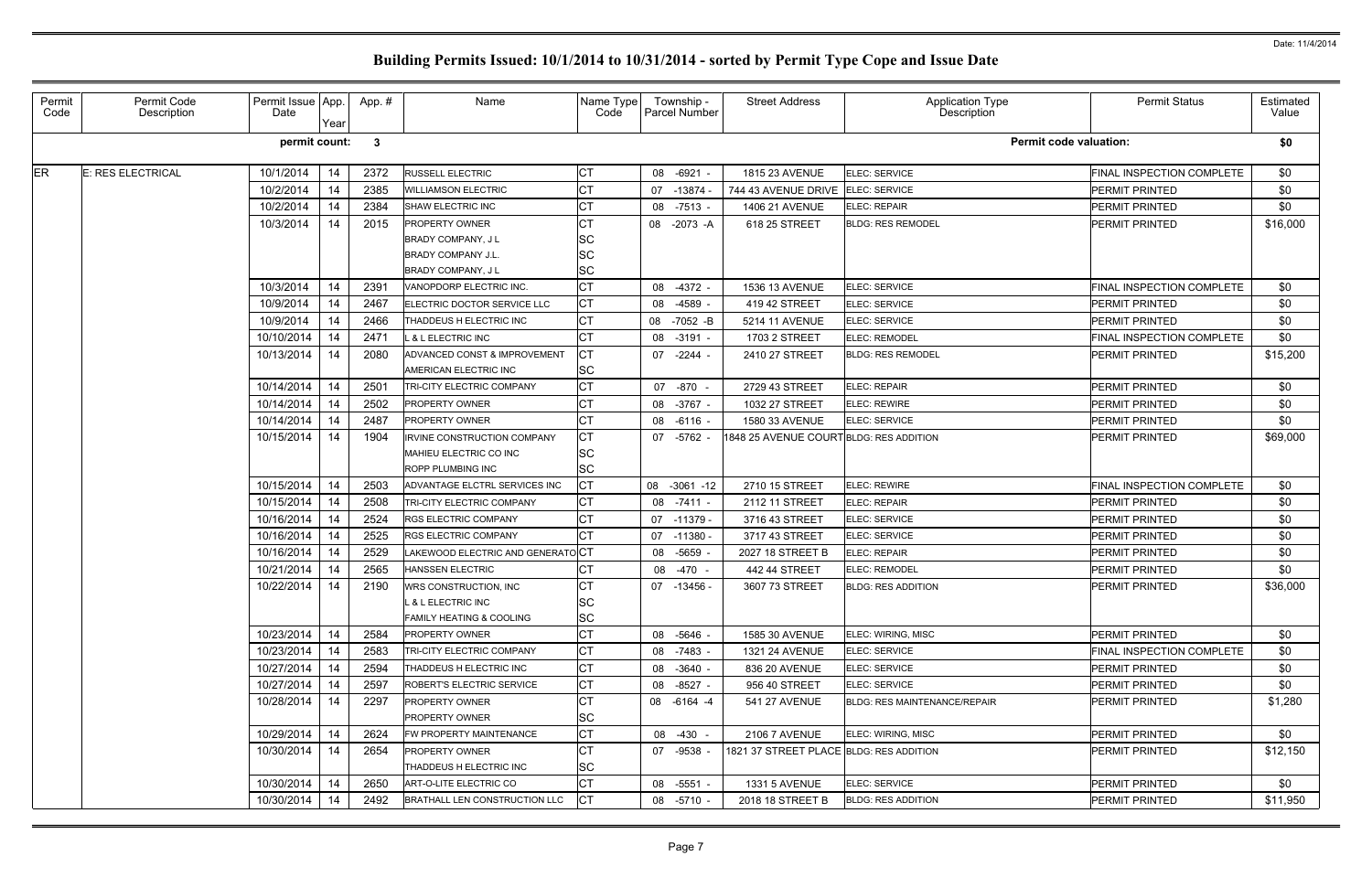| Permit<br>Code   | Permit Code<br>Description    | Permit Issue App<br>Date | Year | App. #           | Name                               | Name Type<br>Code | Township -<br>Parcel Number | <b>Street Address</b>                   | <b>Application Type</b><br>Description        | <b>Permit Status</b>  | Estimated<br>Value |
|------------------|-------------------------------|--------------------------|------|------------------|------------------------------------|-------------------|-----------------------------|-----------------------------------------|-----------------------------------------------|-----------------------|--------------------|
| ER               | E: RES ELECTRICAL             | 10/30/2014               | 14   | 2492             | VANDE VOORDE ELECTRIC              | <b>SC</b>         | 08 -5710 -                  | 2018 18 STREET B                        | <b>BLDG: RES ADDITION</b>                     | PERMIT PRINTED        | \$11,950           |
|                  |                               | permit count:            |      | 29               |                                    |                   |                             |                                         | <b>Permit code valuation:</b>                 |                       | \$161,580          |
| ERM <sub>6</sub> | E: RES ELCT MTR RECNCT (6 MO) | 10/15/2014               | 14   | 2509             | MAHIEU ELECTRIC CO INC             | СT                | 07 -1110 -                  | 2723 14 AVENUE                          | ELCT: ELCT MTR RECONNCT AFTER 6 MONTHS        | PERMIT PRINTED        | \$0                |
|                  |                               | 10/28/2014               | 14   | 2612             | <b>PROPERTY OWNER</b>              | <b>CT</b>         | 08 -7052 -C                 | 5120 11 AVENUE                          | ELCT: ELCT MTR RECONNCT AFTER 6 MONTHS        | PERMIT PRINTED        | \$0                |
|                  |                               | permit count:            |      | $\boldsymbol{2}$ |                                    |                   |                             |                                         | <b>Permit code valuation:</b>                 |                       | \$0                |
| <b>MC</b>        | M: COML MECHANICAL            | 10/1/2014                | 14   | 2373             | <b>GABRILSON HEATING &amp; AC</b>  | <b>CT</b>         | 07 -347 -1                  | 4500 16 STREET                          | HTG: ROOFTOP UNIT, REPLACE                    | <b>PERMIT PRINTED</b> | \$0                |
|                  |                               | 10/6/2014                | 14   | 1111             | MILANI CONSTRUCTION                | <b>CT</b>         | 07 -11812 -1                | 2301 39 AVENUE                          | BLDG:COML/NEW, STORES/CUSTOMER SERVICE        | PERMIT PRINTED        | \$71,500           |
|                  |                               |                          |      |                  | <b>QUAD CITY PLUMBING</b>          | SC                |                             |                                         |                                               |                       |                    |
|                  |                               |                          |      |                  | <b>SCHEBLER COMPANY</b>            | SC                |                             |                                         |                                               |                       |                    |
|                  |                               |                          |      |                  | <b>BAGBY PLUMBING SERVICE</b>      | SC                |                             |                                         |                                               |                       |                    |
|                  |                               | 10/8/2014                | 14   | 2252             | T&M MECHANICAL CONSTRUCTION IN     | CT                | 07 -14482                   | 3930 44 AVENUE DRIVE BLDG: COML REMODEL |                                               | <b>PERMIT PRINTED</b> | \$30,000           |
|                  |                               |                          |      |                  | T&M MECHANICAL CONSTRUCTION IN SC  |                   |                             |                                         |                                               |                       |                    |
|                  |                               |                          |      |                  | TLC PLUMBING INC                   | SC                |                             |                                         |                                               |                       |                    |
|                  |                               | 10/14/2014               | 14   | 2500             | <b>HORNBUCKLE HEATING &amp; AC</b> | <b>CT</b>         | $07 - 74 - 1$               | 4011 23 AVENUE                          | HTG: ROOFTOP UNIT, REPLACE                    | <b>PERMIT PRINTED</b> | \$0                |
|                  |                               | 10/22/2014               | 14   | 2571             | CRAWFORD HEATING & COOLING         | <b>CT</b>         | 07 -13012 -                 | 1701 52 AVENUE                          | HTG: ROOFTOP UNIT, REPLACE                    | <b>PERMIT PRINTED</b> | \$0                |
|                  |                               | 10/22/2014               | 14   | 2575             | BRADY COMPANY, J L                 |                   | $-8300$ .<br>08             | 622 19 STREET                           | HTG: AIR CONDITIONING, REPLACE                | <b>PERMIT PRINTED</b> | \$0                |
|                  |                               | 10/29/2014               | 14   | 2626             | KALE HEATING & AC                  |                   | 08 -7114 -D                 | 831 18 AVENUE                           | HTG: OTHER, INSTALL/REPLACE                   | <b>PERMIT PRINTED</b> | \$0                |
|                  |                               | 10/30/2014               | 14   | 2628             | BAKER GROUP FORMERLY QUINT COM CT  |                   | 08 -5837 -                  | 412 10 STREET                           | HTG: BOILER/FURNACE, REPLACE                  | PERMIT PRINTED        | \$0                |
|                  |                               | 10/30/2014               | 14   | 2629             | BAKER GROUP FORMERLY QUINT COM CT  |                   | 08 -6700 -                  | 1650 23 AVENUE                          | HTG: BOILER/FURNACE, REPLACE                  | PERMIT PRINTED        | \$0                |
|                  |                               | permit count:            |      | 9                |                                    |                   |                             |                                         | <b>Permit code valuation:</b>                 |                       | \$101,500          |
| <b>MEZC</b>      | M: EZ/COML, MECHANICAL        | 10/6/2014                | 14   | 1108             | KLOSTERMAN CONSTRUCTION            | СT                | 08 -5435 -                  | 1534 RIVER DRIVE                        | <b>BLDG: COML REMODEL</b>                     | <b>PERMIT PRINTED</b> | \$1,000,000        |
|                  |                               |                          |      |                  | <b>RGS ELECTRIC COMPANY</b>        | SC                |                             |                                         |                                               |                       |                    |
|                  |                               |                          |      |                  | <b>RGS ELECTRIC COMPANY</b>        | SC                |                             |                                         |                                               |                       |                    |
|                  |                               |                          |      |                  | <b>BRADY COMPANY J.L.</b>          | SC                |                             |                                         |                                               |                       |                    |
|                  |                               |                          |      |                  | <b>BRADY COMPANY, JL</b>           | SC                |                             |                                         |                                               |                       |                    |
|                  |                               | permit count:            |      | $\blacksquare$   |                                    |                   |                             |                                         | <b>Permit code valuation:</b>                 |                       | \$1,000,000        |
| <b>MEZR</b>      | M: EZ/RES, MECHANICAL         | 10/6/2014                | 14   | 2087             | MIDWEST COMPLETE CONSTRUCTION      | <b>CT</b>         | 08 -9465 -                  | 1 KONE COURT                            | <b>BLDG: RES REMODEL</b>                      | PERMIT PRINTED        | \$204,000          |
|                  |                               |                          |      |                  | NORTHWEST MECHANICAL               | <b>SC</b>         |                             |                                         |                                               |                       |                    |
|                  |                               | permit count:            |      | $\blacksquare$   |                                    |                   |                             |                                         | <b>Permit code valuation:</b>                 |                       | \$204,000          |
| <b>MR</b>        | M: RES MECHANICAL             | 10/1/2014                | 14   | 2374             | PROPERTY OWNER                     | СT                | 08 -7793 -                  | 554 26 AVENUE                           | HTG: BOILER/FURNACE, REPLACE                  | PERMIT PRINTED        | \$0                |
|                  |                               | 10/3/2014                | 14   | 2404             | JOHNSON HEATING & A/C INC          | <b>CT</b>         | 07 -35 -A                   |                                         | 1209 52 STREET DRIVE HTG: FURNACE/AC, REPLACE | PERMIT PRINTED        | \$0                |
|                  |                               | 10/3/2014                | 14   | 2393             | FREED HEATING & AC                 | СT                | $-2386$ .<br>08             | <b>421 19 AVENUE</b>                    | HTG: FURNACE/AC, REPLACE                      | PERMIT PRINTED        | \$0                |
|                  |                               | 10/3/2014                | 14   | 2405             | FAMILY HEATING & COOLING           | СT                | -2561 -7<br>08              |                                         | 1011 33 STREET COURT HTG: FURNACE/AC, REPLACE | PERMIT PRINTED        | \$0                |
|                  |                               | 10/3/2014                | 14   | 2394             | FREED HEATING & AC                 | СT                | 08 -6175 -                  | 4213 8 AVENUE                           | HTG: BOILER/FURNACE, REPLACE                  | PERMIT PRINTED        | \$0                |
|                  |                               | 10/6/2014                | 14   | 2422             | TOTAL MAINTENANCE INC              | СT                | 07<br>$-2337 -$             | 2910 24 AVENUE                          | HTG: BOILER/FURNACE, REPLACE                  | PERMIT PRINTED        | \$0                |
|                  |                               | 10/6/2014                | 14   | 2420             | MORRIS IMPROVEMENT COMPANY         | C <sub>T</sub>    | 07 -7652 -                  | 2520 23 AVENUE                          | HTG: BOILER/FURNACE, REPLACE                  | PERMIT PRINTED        | \$0                |
|                  |                               |                          |      |                  |                                    |                   |                             |                                         |                                               |                       |                    |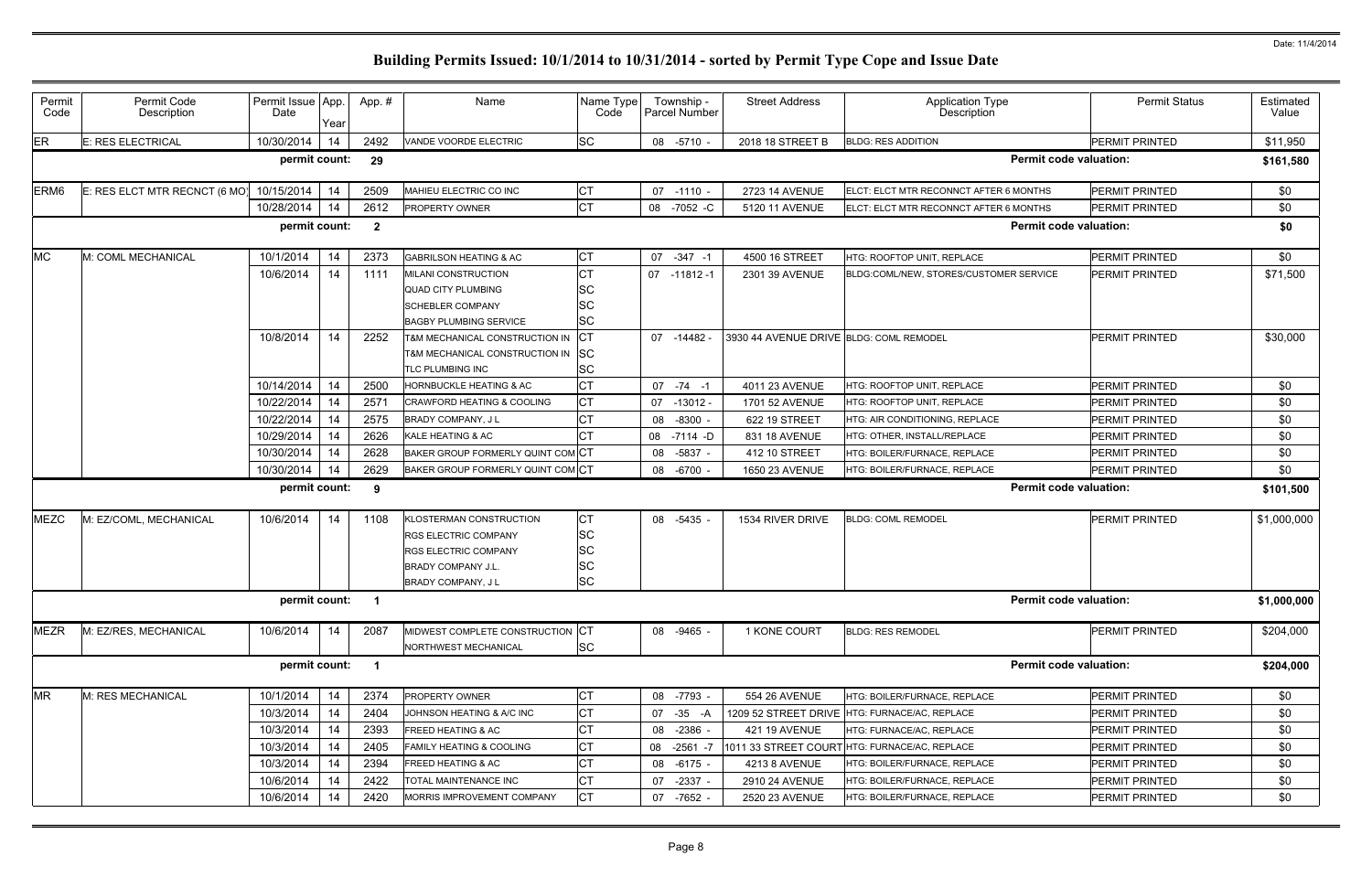| Permit<br>Code | Permit Code<br>Description | Permit Issue App<br>Date | Year | App.# | Name                                | Name Type<br>Code | Township -<br>Parcel Number | <b>Street Address</b>  | <b>Application Type</b><br><b>Description</b>             | <b>Permit Status</b>  | Estimated<br>Value |
|----------------|----------------------------|--------------------------|------|-------|-------------------------------------|-------------------|-----------------------------|------------------------|-----------------------------------------------------------|-----------------------|--------------------|
| <b>MR</b>      | M: RES MECHANICAL          | 10/6/2014                | 14   | 2426  | MORRIS IMPROVEMENT COMPANY          | СT                | 08 -5606                    | 1414 13 STREET         | HTG: BOILER/FURNACE. REPLACE                              | <b>PERMIT PRINTED</b> | \$0                |
|                |                            | 10/7/2014                | 14   | 2432  | CRAWFORD HEATING & COOLING          | СT                | -6479<br>07                 |                        | 3803 10 AVENUE COURTHTG: FURNACE/AC, REPLACE              | <b>PERMIT PRINTED</b> | \$0                |
|                |                            | 10/8/2014                | 14   | 2438  | TOTAL MAINTENANCE INC               | <b>CT</b>         | 07<br>-13506                | 5 WHITE OAK COURT      | HTG: FURNACE/AC, REPLACE                                  | <b>PERMIT PRINTED</b> | \$0                |
|                |                            | 10/8/2014                | 14   | 2446  | REED HEATING & AC                   | CT                | -1811<br>07                 | 1631 34 STREET         | HTG: BOILER/FURNACE, REPLACE                              | <b>PERMIT PRINTED</b> | \$0                |
|                |                            | 10/8/2014                | 14   | 2447  | <b>BRADY COMPANY, JL</b>            | СT                | $-2363$<br>07               | 2430 30 STREET         | HTG: BOILER/FURNACE. REPLACE                              | <b>PERMIT PRINTED</b> | \$0                |
|                |                            | 10/8/2014                | 14   | 2448  | BRADY COMPANY, J L                  | СT                | $-550 -2$<br>07             | 2408 41 STREET         | HTG: BOILER/FURNACE. REPLACE                              | <b>PERMIT PRINTED</b> | \$0                |
|                |                            | 10/8/2014                | 14   | 2450  | <b>BRADY COMPANY, JL</b>            | СT                | -6841<br>07                 | 3109 26 STREET         | HTG: BOILER/FURNACE, REPLACE                              | <b>PERMIT PRINTED</b> | \$0                |
|                |                            | 10/8/2014                | 14   | 2440  | TOTAL MAINTENANCE INC               | СT                | -7320<br>07                 | 4521 11 AVENUE B       | HTG: FURNACE/AC, REPLACE                                  | <b>PERMIT PRINTED</b> | \$0                |
|                |                            | 10/8/2014                | 14   | 2449  | <b>BRADY COMPANY, JL</b>            | СT                | 08 -1170 -                  | <b>1520 6 AVENUE</b>   | HTG: BOILER/FURNACE. REPLACE                              | <b>PERMIT PRINTED</b> | \$0                |
|                |                            | 10/8/2014                | 14   | 2439  | TOTAL MAINTENANCE INC               | CT                | 08 -4137 -11                | 2635 8 STREET          | HTG: AIR CONDITIONING, REPLACE                            | <b>PERMIT PRINTED</b> | \$0                |
|                |                            | 10/9/2014                | 14   | 2452  | <b>SCHEBLER COMPANY</b>             | СT                | $-14079$<br>07              |                        | 3006 38 STREET COURT HTG: FURNACE/AC, REPLACE             | <b>PERMIT PRINTED</b> | \$0                |
|                |                            | 10/9/2014                | 14   | 2453  | TOTAL MAINTENANCE INC               | СT                | 08 -2716                    | 423 52 STREET          | <b>HTG: BOILER/FURNACE. REPLACE</b>                       | <b>PERMIT PRINTED</b> | \$0                |
|                |                            | 10/13/2014               | 14   | 2480  | MORRIS IMPROVEMENT COMPANY          | СT                | 07 -1098                    | 1826 29 STREET         | HTG: BOILER/FURNACE. REPLACE                              | <b>PERMIT PRINTED</b> | \$0                |
|                |                            | 10/13/2014               | 14   | 2477  | <b>MORRIS IMPROVEMENT COMPANY</b>   | СT                | $-13658$<br>07              | 3230 38 STREET         | <b>HTG: FURNACE/AC. REPLACE</b>                           | <b>PERMIT PRINTED</b> | \$0                |
|                |                            | 10/13/2014               | 14   | 2475  | KALE HEATING & AC                   | <b>CT</b>         | 07 -1723                    | 1903 33 STREET         | HTG: FURNACE/AC, REPLACE                                  | <b>PERMIT PRINTED</b> | \$0                |
|                |                            | 10/13/2014               | 14   | 2479  | FREED HEATING & AC                  | СT                | 08<br>-2400                 | <b>124 18 AVENUE A</b> | HTG: BOILER/FURNACE, REPLACE                              | <b>PERMIT PRINTED</b> | \$0                |
|                |                            | 10/13/2014               | 14   | 2476  | KALE HEATING & AC                   | СT                | 08 -3692                    | <b>2807 10 AVENUE</b>  | HTG: BOILER/FURNACE, REPLACE                              | <b>PERMIT PRINTED</b> | \$0                |
|                |                            | 10/13/2014               | 14   | 2474  | KALE HEATING & AC                   | СT                | 08 -5583                    | <b>1851 20 AVENUE</b>  | HTG: BOILER/FURNACE, REPLACE                              | <b>PERMIT PRINTED</b> | \$0                |
|                |                            | 10/14/2014               | 14   | 2498  | JOHNSON HEATING & A/C INC           | СT                | 08 -3096 -17                | 3203 4 STREET          | HTG: BOILER/FURNACE, REPLACE                              | <b>PERMIT PRINTED</b> | \$0                |
|                |                            | 10/15/2014               | -14  | 2519  | <b>MORRIS IMPROVEMENT COMPANY</b>   | <b>CT</b>         | 07 -1098                    | 1826 29 STREET         | HTG: BOILER/FURNACE, REPLACE                              | <b>PERMIT PRINTED</b> | \$0                |
|                |                            | 10/15/2014               | 14   | 2513  | KALE HEATING & AC                   | СT                | 08 -2359                    | <b>420 17 AVENUE</b>   | HTG: BOILER/FURNACE, REPLACE                              | <b>PERMIT PRINTED</b> | \$0                |
|                |                            | 10/16/2014               | 14   | 2523  | TOTAL MAINTENANCE INC               | СT                | 07                          |                        | -13572 -10 20 THORNWOOD COURTHTG: BOILER/FURNACE, REPLACE | <b>PERMIT PRINTED</b> | \$0                |
|                |                            | 10/16/2014               | 14   | 2522  | <b>SCHEBLER COMPANY</b>             | СT                | $-14239$<br>07              | 5508 19 AVENUE         | HTG: FURNACE/AC, REPLACE                                  | <b>PERMIT PRINTED</b> | \$0                |
|                |                            | 10/16/2014               | 14   | 2538  | <b>BRADY COMPANY, JL</b>            | CT                | -1313<br>08                 | <b>1015 11 AVENUE</b>  | HTG: FURNACE/AC, REPLACE                                  | <b>PERMIT PRINTED</b> | \$0                |
|                |                            | 10/16/2014               | 14   | 2536  | <b>BRADY COMPANY, JL</b>            | СT                | 08 -3801                    | 900 29 STREET          | HTG: FURNACE/AC, REPLACE                                  | <b>PERMIT PRINTED</b> | \$0                |
|                |                            | 10/16/2014               | 14   | 2533  | KALE HEATING & AC                   | СT                | -608<br>08                  | 915 54 STREET B        | HTG: BOILER/FURNACE, REPLACE                              | <b>PERMIT PRINTED</b> | \$0                |
|                |                            | 10/16/2014               | 14   | 2534  | BRADY COMPANY, J L                  | <b>CT</b>         | 08 -6391                    | 2530 9 AVENUE          | HTG: BOILER/FURNACE, REPLACE                              | <b>PERMIT PRINTED</b> | \$0                |
|                |                            | 10/16/2014               | 14   | 2535  | BRADY COMPANY, J L                  | <b>CT</b>         | 08 -8259 -                  | 421 19 STREET          | HTG: BOILER/FURNACE. REPLACE                              | <b>PERMIT PRINTED</b> | \$0                |
|                |                            | 10/20/2014               | 14   | 2550  | KALE HEATING & AC                   | <b>CT</b>         | 07 -240 -4                  | 2810 53 STREET         | HTG: BOILER/FURNACE, REPLACE                              | PERMIT PRINTED        | \$0                |
|                |                            | 10/20/2014               | 14   | 2551  | KALE HEATING & AC                   | <b>CT</b>         | 07 -7101 -1                 | 2820 53 STREET         | HTG: FURNACE/AC, REPLACE                                  | PERMIT PRINTED        | \$0                |
|                |                            | 10/20/2014               | 14   | 2553  | <b>FREED HEATING &amp; AC</b>       | СT                | 08 -7232 -                  | 422 53 STREET          | HTG: BOILER/FURNACE, REPLACE                              | <b>PERMIT PRINTED</b> | \$0                |
|                |                            | 10/22/2014               | 14   | 2573  | <b>SCHEBLER COMPANY</b>             | СT                | 07 -13793 -                 | 7302 37 AVENUE         | HTG: BOILER/FURNACE. REPLACE                              | <b>PERMIT PRINTED</b> | \$0                |
|                |                            | 10/23/2014               | 14   | 2190  | WRS CONSTRUCTION, INC               | СT                | 07 -13456 -                 | 3607 73 STREET         | <b>BLDG: RES ADDITION</b>                                 | PERMIT PRINTED        | \$36,000           |
|                |                            |                          |      |       | L & L ELECTRIC INC                  | <b>SC</b>         |                             |                        |                                                           |                       |                    |
|                |                            |                          |      |       | <b>FAMILY HEATING &amp; COOLING</b> | <b>SC</b>         |                             |                        |                                                           |                       |                    |
|                |                            | 10/28/2014               | 14   | 2604  | <b>HEATCO SERVICE COMPANY</b>       | <b>CT</b>         | 08 -5030 -                  | 1702 11 STREET         | HTG: BOILER/FURNACE, REPLACE                              | PERMIT PRINTED        | \$0                |
|                |                            | 10/28/2014               | 14   | 2605  | HEATCO SERVICE COMPANY              | <b>CT</b>         | 08 -5767 -                  | <b>1315 7 AVENUE</b>   | HTG: BOILER/FURNACE, REPLACE                              | <b>PERMIT PRINTED</b> | \$0                |
|                |                            | 10/28/2014               | 14   | 2606  | <b>MORRIS IMPROVEMENT COMPANY</b>   | <b>CT</b>         | 08 -7368 -                  | 612 23 AVENUE          | HTG: BOILER/FURNACE, REPLACE                              | <b>PERMIT PRINTED</b> | \$0                |
|                |                            | 10/29/2014               | -14  | 2625  | KALE HEATING & AC                   | СT                | 07 -6796                    |                        | 2545 30 AVENUE COURT HTG: BOILER/FURNACE, REPLACE         | <b>PERMIT PRINTED</b> | \$0                |
|                |                            | 10/29/2014               | 14   | 2615  | ADVANCED MECH. & GEOTHERMAL         | <b>CT</b>         | 07 -7370 -1                 | 4921 28 AVENUE         | HTG: FURNACE/AC, REPLACE                                  | PERMIT PRINTED        | \$0                |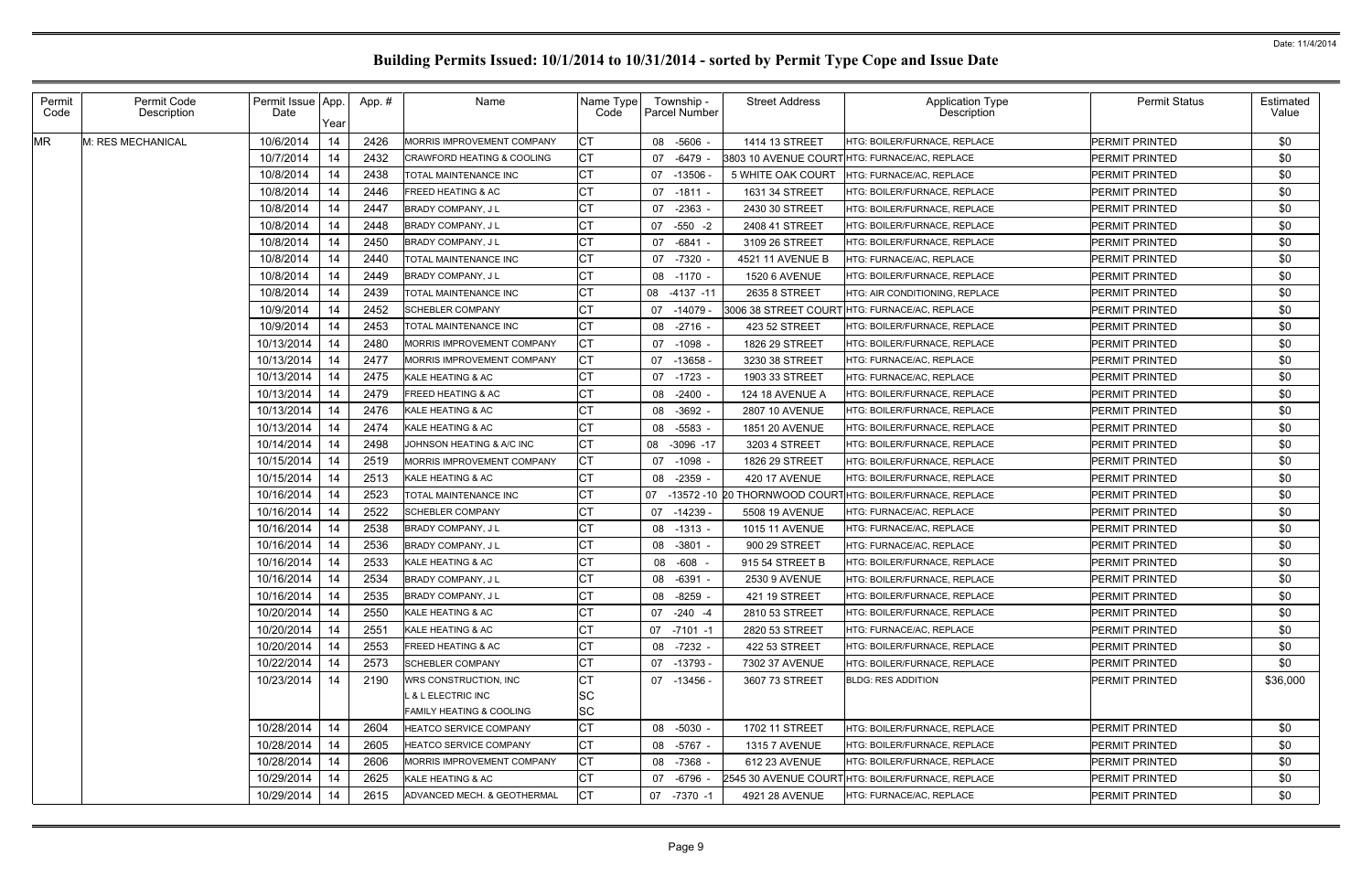| Permit<br>Code   | Permit Code<br>Description   | Permit Issue App.<br>Date | Year | App.#           | Name                                    | Name Type<br>Code      | Township -<br>Parcel Number | <b>Street Address</b>                   | <b>Application Type</b><br>Description           | <b>Permit Status</b>  | Estimated<br>Value |
|------------------|------------------------------|---------------------------|------|-----------------|-----------------------------------------|------------------------|-----------------------------|-----------------------------------------|--------------------------------------------------|-----------------------|--------------------|
| <b>MR</b>        | M: RES MECHANICAL            | 10/29/2014                | 14   | 2616            | TOTAL MAINTENANCE INC                   | <b>CT</b>              | 08 -7381 -                  | 2327 6 STREET                           | HTG: BOILER/FURNACE, REPLACE                     | PERMIT PRINTED        | \$0                |
|                  |                              | 10/30/2014                | 14   | 2631            | DOUG'S HEATING & AIR COND               | <b>CT</b>              | $-12770$<br>07              |                                         | 5205 37 AVENUE COURTHTG: BOILER/FURNACE, REPLACE | <b>PERMIT PRINTED</b> | \$0                |
|                  |                              | 10/30/2014                | 14   | 2643            | <b>BRADY COMPANY, JL</b>                | <b>CT</b>              | 07 -1458                    | 3201 25 AVENUE                          | HTG: BOILER/FURNACE, REPLACE                     | PERMIT PRINTED        | \$0                |
|                  |                              | 10/30/2014                | 14   | 2635            | FREED HEATING & AC                      | <b>CT</b>              | -7795<br>07                 | 3504 15 STREET A                        | HTG: BOILER/FURNACE, REPLACE                     | <b>PERMIT PRINTED</b> | \$0                |
|                  |                              | 10/30/2014                | 14   | 2633            | KALE HEATING & AC                       | СT                     | $-8510$<br>07               |                                         | 1909 GLENWOOD DRIVE HTG: BOILER/FURNACE, REPLACE | PERMIT PRINTED        | \$0                |
|                  |                              | 10/30/2014                | 14   | 2630            | DOUG'S HEATING & AIR COND               | <b>CT</b>              | $-1029$<br>08               | 532 4 AVENUE                            | HTG: BOILER/FURNACE, REPLACE                     | <b>PERMIT PRINTED</b> | \$0                |
|                  |                              | 10/30/2014                | 14   | 2636            | MORRIS IMPROVEMENT COMPANY              | <b>CT</b>              | 08 -3096 -15                | 302 32 AVENUE                           | HTG: BOILER/FURNACE, REPLACE                     | <b>PERMIT PRINTED</b> | \$0                |
|                  |                              | 10/30/2014                | 14   | 2641            | <b>FAMILY HEATING &amp; COOLING</b>     | <b>CT</b>              | 08<br>-7016 -               | 5134 7 AVENUE                           | HTG: FURNACE/AC, REPLACE                         | <b>PERMIT PRINTED</b> | \$0                |
|                  |                              | 10/30/2014                | 14   | 2642            | <b>FAMILY HEATING &amp; COOLING</b>     | <b>CT</b>              | $-7242 -$<br>08             | 423 53 STREET                           | HTG: BOILER/FURNACE, REPLACE                     | PERMIT PRINTED        | \$0                |
|                  |                              | 10/30/2014                | 14   | 2634            | <b>FREED HEATING &amp; AC</b>           | <b>CT</b>              | -8994<br>08                 | 2519 2 STREET                           | HTG: FURNACE/AC, REPLACE                         | <b>PERMIT PRINTED</b> | \$0                |
|                  |                              | permit count:             |      | 55              |                                         |                        |                             |                                         | <b>Permit code valuation:</b>                    |                       | \$36,000           |
| PC               | P: COML PLUMBING             | 10/3/2014                 | 14   | 2299            | PROPERTY OWNER<br><b>EWERT PLUMBING</b> | СT<br>SC               | 08 -178 -                   | <b>140 19 AVENUE</b>                    | <b>BLDG: COML REMODEL</b>                        | <b>PERMIT PRINTED</b> | \$600              |
|                  |                              | 10/6/2014                 | 14   | 2419            | NORTHWEST MECHANICAL                    | <b>CT</b>              | 08<br>$-4065 -$             | 4101 4 AVENUE                           | PLBG: INSTALLATION, COMMERCIAL                   | PERMIT PRINTED        | \$0                |
|                  |                              | 10/7/2014                 | 14   | 2337            | LEFFLER CONSTRUCTION                    | <b>CT</b>              | 07 -2750 -                  | 3810 27 STREET                          | <b>BLDG: COML REMODEL</b>                        | <b>PERMIT PRINTED</b> | \$5,000            |
|                  |                              |                           |      |                 | <b>NEELS PLUMBING</b>                   | <b>SC</b>              |                             |                                         |                                                  |                       |                    |
|                  |                              |                           |      |                 | <b>NEELS PLUMBING</b>                   | SC                     |                             |                                         |                                                  |                       |                    |
|                  |                              |                           |      |                 | GPE INC.                                | <b>SC</b>              |                             |                                         |                                                  |                       |                    |
|                  |                              | 10/14/2014                | 14   | 1111            | MILANI CONSTRUCTION                     | <b>CT</b>              | 07 -11812 -1                | 2301 39 AVENUE                          | BLDG:COML/NEW, STORES/CUSTOMER SERVICE           | <b>PERMIT PRINTED</b> | \$71,500           |
|                  |                              |                           |      |                 | <b>QUAD CITY PLUMBING</b>               | <b>SC</b>              |                             |                                         |                                                  |                       |                    |
|                  |                              |                           |      |                 | <b>SCHEBLER COMPANY</b>                 | <b>SC</b>              |                             |                                         |                                                  |                       |                    |
|                  |                              |                           |      |                 | <b>BAGBY PLUMBING SERVICE</b>           | <b>SC</b>              |                             |                                         |                                                  |                       |                    |
|                  |                              | 10/17/2014                | 14   | 2337            | LEFFLER CONSTRUCTION                    | <b>CT</b>              | 07 -2750                    | 3810 27 STREET                          | <b>BLDG: COML REMODEL</b>                        | <b>PERMIT PRINTED</b> | \$5,000            |
|                  |                              |                           |      |                 | <b>NEELS PLUMBING</b>                   | <b>SC</b><br><b>SC</b> |                             |                                         |                                                  |                       |                    |
|                  |                              |                           |      |                 | <b>NEELS PLUMBING</b><br>GPE INC.       | <b>SC</b>              |                             |                                         |                                                  |                       |                    |
|                  |                              | 10/21/2014                | 14   | 2252            | T&M MECHANICAL CONSTRUCTION IN CT       |                        | 07 -14482 -                 | 3930 44 AVENUE DRIVE BLDG: COML REMODEL |                                                  | <b>PERMIT PRINTED</b> | \$30,000           |
|                  |                              |                           |      |                 | T&M MECHANICAL CONSTRUCTION IN SC       |                        |                             |                                         |                                                  |                       |                    |
|                  |                              |                           |      |                 | TLC PLUMBING INC                        | <b>SC</b>              |                             |                                         |                                                  |                       |                    |
|                  |                              | permit count:             |      | $6\overline{6}$ |                                         |                        |                             |                                         | <b>Permit code valuation:</b>                    |                       | \$112,100          |
| PCM6             | P: COML GAS MTR RECONCT (6 M | 10/15/2014                | 14   | 2504            | TRITON PLUMBING SERVICES, INC           | <b>CT</b>              | 07 -226 -1                  | 3912 38 AVENUE                          | HTG: GAS MTR RECONNECT AFTER 6 MONTHS            | <b>PERMIT PRINTED</b> | \$0                |
|                  |                              | 10/30/2014                | 14   | 2645            | <b>BITLER HEATING</b>                   | <b>CT</b>              | 08 -430 -                   | <b>2106 7 AVENUE</b>                    | HTG: GAS MTR RECONNECT AFTER 6 MONTHS            | PERMIT PRINTED        | \$0                |
|                  |                              |                           |      |                 | <b>BITLER HEATING</b>                   | CТ                     |                             |                                         |                                                  |                       |                    |
|                  |                              |                           |      |                 | <b>BITLER HEATING</b>                   | СT                     |                             |                                         |                                                  |                       |                    |
|                  |                              |                           |      |                 | <b>BITLER HEATING</b>                   | СT                     |                             |                                         |                                                  |                       |                    |
|                  |                              |                           |      |                 | <b>BITLER HEATING</b>                   | <b>CT</b>              |                             |                                         |                                                  |                       |                    |
|                  |                              | permit count:             |      | $\overline{2}$  |                                         |                        |                             |                                         | <b>Permit code valuation:</b>                    |                       | \$0                |
| PCR <sub>6</sub> | P: RES GAS MTR RECONCT (6 MO | 10/2/2014                 | 14   | 2387            | WATSON PLUMBING AND MECHANICAL CT       |                        | 07 -2251 -                  | 2433 27 STREET                          | PLBG: GAS MTR RECONNECT AFTER 6 MONTHS           | PERMIT PRINTED        | \$0                |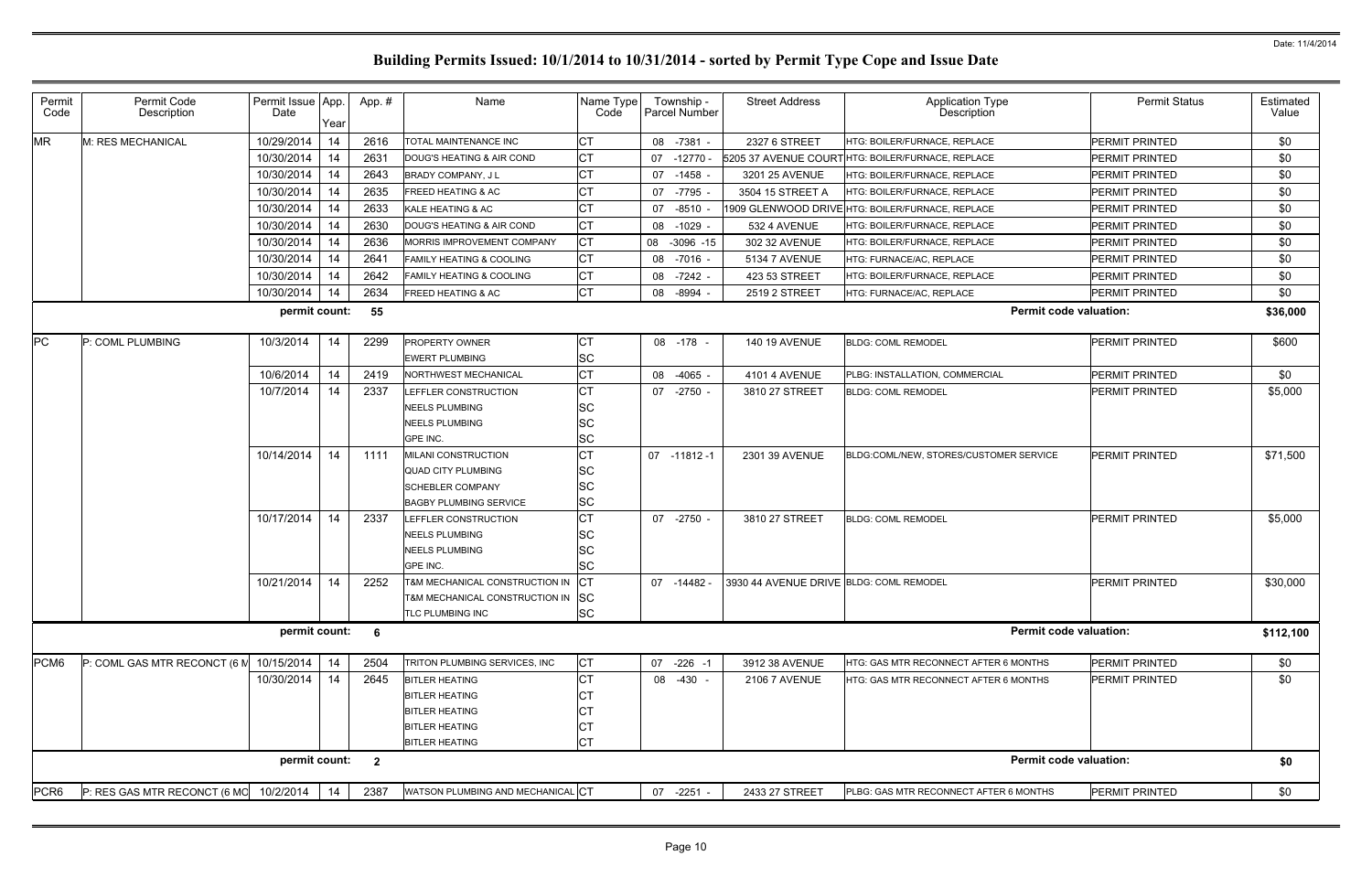| Permit<br>Code   | Permit Code<br>Description             | Permit Issue App.<br>Date | Year | App.#            | Name                                                                                                                                     | Name Type<br>Code                                             | Township -<br>Parcel Number | <b>Street Address</b> | <b>Application Type</b><br>Description | <b>Permit Status</b>  | Estimated<br>Value |
|------------------|----------------------------------------|---------------------------|------|------------------|------------------------------------------------------------------------------------------------------------------------------------------|---------------------------------------------------------------|-----------------------------|-----------------------|----------------------------------------|-----------------------|--------------------|
| PCR <sub>6</sub> | P: RES GAS MTR RECONCT (6 MO           | 10/3/2014                 | 14   | 2402             | <b>CRAWFORD COMPANY</b>                                                                                                                  | СT                                                            | 08 -8234 -A                 | 102 5 AVENUE          | PLBG: GAS MTR RECONNECT AFTER 6 MONTHS | PERMIT PRINTED        | \$0                |
|                  |                                        | 10/14/2014                | 14   | 2489             | ALL ACTION PLUMBING                                                                                                                      | <b>CT</b>                                                     | 08 -7052 -B                 | 5214 11 AVENUE        | PLBG: GAS MTR RECONNECT AFTER 6 MONTHS | <b>PERMIT PRINTED</b> | \$0                |
|                  |                                        | 10/14/2014                | 14   | 2497             | DOUG'S HEATING & AIR COND                                                                                                                | <b>CT</b>                                                     | 08 -8422 -                  | 1740 28 AVENUE        | HTG: GAS MTR RECONNECT AFTER 6 MONTHS  | PERMIT PRINTED        | \$0                |
|                  |                                        | 10/30/2014                | 14   | 2644             | BRADY COMPANY, J L                                                                                                                       | <b>CT</b>                                                     | 08 -2073 -A                 | 618 25 STREET         | HTG: GAS MTR RECONNECT AFTER 6 MONTHS  | PERMIT PRINTED        | \$0                |
|                  |                                        | 10/30/2014                | 14   | 2653             | ALL HOURS HEATING & COOLING                                                                                                              | <b>CT</b>                                                     | 08 -7052 -C                 | 5120 11 AVENUE        | HTG: GAS MTR RECONNECT AFTER 6 MONTHS  | PERMIT PRINTED        | \$0                |
|                  |                                        | permit count:             |      | 6                |                                                                                                                                          |                                                               |                             |                       | <b>Permit code valuation:</b>          |                       | \$0                |
| <b>PCRZ</b>      | P: COML RPZ                            | 10/6/2014                 | 14   | 2418             | NORTHWEST MECHANICAL                                                                                                                     | <b>CT</b>                                                     | 08 -4065                    | <b>4101 4 AVENUE</b>  | PLBG: IRRIGATION                       | PERMIT PRINTED        | \$0                |
|                  |                                        | permit count:             |      |                  |                                                                                                                                          |                                                               |                             |                       | <b>Permit code valuation:</b>          |                       | \$0                |
| <b>PCWS</b>      | P: CITY WATER/SEWER                    | 10/16/2014                | 14   | 2531             | <b>BLONDELL PLUMBING SERVICES</b>                                                                                                        | <b>CT</b>                                                     | 07 -1578                    | 1844 31 STREET        | PLBG: SEWER REPAIR                     | <b>PERMIT PRINTED</b> | \$0                |
|                  |                                        | 10/16/2014                | 14   | 2532             | <b>BLONDELL PLUMBING SERVICES</b>                                                                                                        | <b>CT</b>                                                     | 08 -7967                    | 1927 14 STREET        | PLBG: SEWER REPAIR                     | PERMIT PRINTED        | \$0                |
|                  |                                        | 10/22/2014                | 14   | 2576             | <b>BLONDELL PLUMBING SERVICES</b>                                                                                                        | <b>CT</b>                                                     | 07 -1355                    | 2326 31 STREET A      | PLBG: SEWER REPAIR                     | PERMIT PRINTED        | \$0                |
|                  |                                        | permit count:             |      | $\boldsymbol{3}$ |                                                                                                                                          |                                                               |                             |                       | <b>Permit code valuation:</b>          |                       | \$0                |
| <b>PDC</b>       | P: COML DISCONNECT SWR/WTR             | 10/28/2014                | 14   | 2602             | KALE PLUMBING CO.                                                                                                                        | <b>CT</b>                                                     | 08 -5427 -                  | 309 12 STREET         | PLBG: DISCONNECT WATER & SEWER SERVICE | <b>PERMIT PRINTED</b> | \$0                |
|                  |                                        | 10/28/2014                | 14   | 2603             | KALE PLUMBING CO.                                                                                                                        | <b>CT</b>                                                     | 08 -5427 -                  | 315 12 STREET         | PLBG: DISCONNECT WATER & SEWER SERVICE | <b>PERMIT PRINTED</b> | \$0                |
|                  |                                        | permit count:             |      | $\overline{2}$   |                                                                                                                                          |                                                               |                             |                       | <b>Permit code valuation:</b>          |                       | \$0                |
| PDW1             | P: RES DISCONNECT WATER SVC 10/13/2014 |                           | -14  | 2478             | KALE PLUMBING CO.                                                                                                                        | <b>CT</b>                                                     | 07 - 78 - M                 | 3921 26 AVENUE        | PLBG: DISCONNECT WATER SERVICE         | PERMIT PRINTED        | \$0                |
|                  |                                        | permit count:             |      |                  |                                                                                                                                          |                                                               |                             |                       | <b>Permit code valuation:</b>          |                       | \$0                |
| <b>PEZC</b>      | P: EZ/COML, PLUMBING                   | 10/6/2014                 | 14   | 1108             | KLOSTERMAN CONSTRUCTION<br><b>RGS ELECTRIC COMPANY</b><br><b>RGS ELECTRIC COMPANY</b><br><b>BRADY COMPANY J.L.</b><br>BRADY COMPANY, J L | <b>CT</b><br><b>SC</b><br><b>SC</b><br><b>SC</b><br><b>SC</b> | 08 -5435                    | 1534 RIVER DRIVE      | <b>BLDG: COML REMODEL</b>              | PERMIT PRINTED        | \$1,000,000        |
|                  |                                        | permit count: 1           |      |                  |                                                                                                                                          |                                                               |                             |                       | <b>Permit code valuation:</b>          |                       | \$1,000,000        |
| <b>PGR</b>       | P: RES GAS PIPING                      | 10/14/2014                | 14   | 2499             | <b>EWERT PLUMBING</b>                                                                                                                    | <b>CT</b>                                                     | 07 -2209                    | 2416 28 STREET        | PLBG: GAS PIPING                       | PERMIT PRINTED        | \$0                |
|                  |                                        | permit count:             |      |                  |                                                                                                                                          |                                                               |                             |                       | <b>Permit code valuation:</b>          |                       | \$0                |
| <b>PPSC</b>      | P: SEWER CLEANING                      | 10/3/2014                 | 14   | 2410             | ROTO-ROOTER SEWER CLEANING<br>ROTO-ROOTER SEWER CLEANING                                                                                 | <b>CT</b><br>Iст                                              | 08 -999999-                 | 1 SEWER STREET        | PLBG: SEWER CLEANING                   | PERMIT PRINTED        | \$0                |
|                  |                                        | permit count:             |      |                  |                                                                                                                                          |                                                               |                             |                       | <b>Permit code valuation:</b>          |                       | \$0                |
| <b>PR</b>        | P: RES PLUMBING                        | 10/1/2014                 | 14   | 2375             | WATSON PLUMBING AND MECHANICAL CT                                                                                                        |                                                               | 08 -4826                    | 1237 12 AVENUE        | PLBG: WATER SERVICE REPLACEMENT        | PERMIT PRINTED        | \$0                |
|                  |                                        | 10/2/2014                 | 14   | 2388             | <b>CJ NOW</b>                                                                                                                            | CT                                                            | -9826<br>07                 | 3818 15 STREET D      | PLBG: WATER SERVICE REPLACEMENT        | PERMIT PRINTED        | \$0                |
|                  |                                        | 10/3/2014                 | 14   | 2398             | RIVER BEND PLUMBING SERVICES L                                                                                                           | <b>CT</b>                                                     | 07 -5026                    | 2610 39 AVENUE        | PLBG: INSTALLATION, RESIDENTIAL        | PERMIT PRINTED        | \$0                |
|                  |                                        | 10/3/2014                 | 14   | 2406             | A+ PLUMBING                                                                                                                              | СT                                                            | 08 -3191 -                  | 1703 2 STREET         | PLBG: INSTALLATION, RESIDENTIAL        | PERMIT PRINTED        | \$0                |
|                  |                                        | 10/3/2014                 | 14   | 2403             | <b>CRAWFORD COMPANY</b>                                                                                                                  | СT                                                            | 08 -6120 -3                 | 545 28 AVENUE         | PLBG: INSTALLATION, RESIDENTIAL        | PERMIT PRINTED        | \$0                |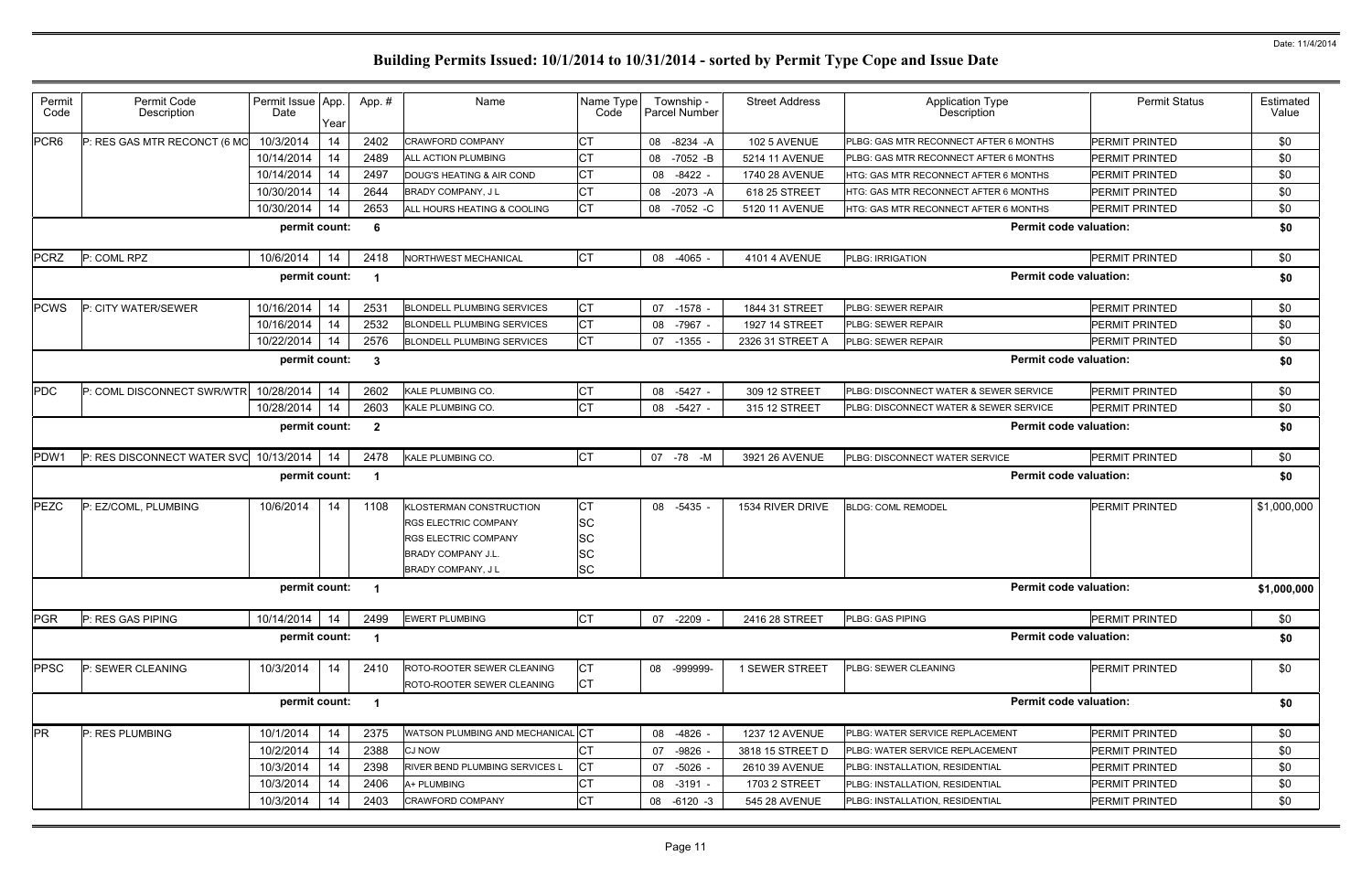| Permit<br>Code                                       | Permit Code<br>Description | Permit Issue App.<br>Date | Year | App.# | Name                                                                       | Name Type<br>Code                   | Township -<br><b>Parcel Number</b> | <b>Street Address</b>                  | <b>Application Type</b><br>Description | <b>Permit Status</b>  | Estimated<br>Value |
|------------------------------------------------------|----------------------------|---------------------------|------|-------|----------------------------------------------------------------------------|-------------------------------------|------------------------------------|----------------------------------------|----------------------------------------|-----------------------|--------------------|
| <b>PR</b>                                            | P: RES PLUMBING            | 10/3/2014                 | 14   | 2400  | <b>CJ NOW</b>                                                              | СT                                  | 08 -6296 -                         | 948 25 STREET                          | <b>PLBG: WATER SERVICE REPLACEMENT</b> | <b>PERMIT PRINTED</b> | \$0                |
|                                                      |                            | 10/6/2014                 | 14   | 2427  | <b>CRAWFORD COMPANY</b>                                                    | СT                                  | 08<br>$-1453$                      | 2545 18 AVENUE A                       | PLBG: INSTALLATION, RESIDENTIAL        | <b>PERMIT PRINTED</b> | \$0                |
|                                                      |                            | 10/7/2014                 | -14  | 2430  | HOMETOWN PLUMBING AND HEATING                                              | IСT                                 | 08 -6729                           | 1818 23 AVENUE                         | PLBG: WATER SERVICE REPAIR             | <b>PERMIT PRINTED</b> | \$0                |
|                                                      |                            | 10/8/2014                 | 14   | 2437  | PETERSON PLUMBING AND HEATING                                              | CT                                  | $-35 - A$<br>07                    | 1209 52 STREET DRIVE                   | PLBG: INSTALLATION, RESIDENTIAL        | <b>PERMIT PRINTED</b> | \$0                |
|                                                      |                            | 10/14/2014                | 14   | 2495  | PETERSON PLUMBING AND HEATING                                              | СT                                  | 07 -13461                          | 3627 73 STREET                         | PLBG: INSTALLATION, RESIDENTIAL        | <b>PERMIT PRINTED</b> | \$0                |
|                                                      |                            | 10/14/2014                | 14   | 2494  | <b>PROPERTY OWNER</b>                                                      | СT                                  | 08<br>-3767 -                      | 1032 27 STREET                         | PLBG: INSTALLATION, RESIDENTIAL        | <b>PERMIT PRINTED</b> | \$0                |
|                                                      |                            | 10/15/2014                | 14   | 2520  | PETERSON PLUMBING AND HEATING                                              | <b>CT</b>                           | 07 -8714 -                         | 3005 47 STREET                         | <b>PLBG: SEWER REPAIR</b>              | <b>PERMIT PRINTED</b> | \$0                |
|                                                      |                            | 10/15/2014                | 14   | 2515  | <b>CRUZ PLUMBING</b>                                                       | СT                                  | $-3292$<br>08                      | 1907 24 STREET                         | PLBG: INSTALLATION, RESIDENTIAL        | <b>PERMIT PRINTED</b> | \$0                |
|                                                      |                            | 10/15/2014                | 14   | 2514  | HOMETOWN PLUMBING AND HEATING                                              | IСT                                 | 08<br>$-4049 -$                    | 237 43 STREET                          | PLBG: SEWER REPAIR                     | <b>PERMIT PRINTED</b> | \$0                |
|                                                      |                            | 10/16/2014                | 14   | 2521  | <b>RIVER BEND PLUMBING SERVICES L</b>                                      | CT                                  | 08<br>$-2555$                      | 1924 12 STREET                         | PLBG: INSTALLATION, RESIDENTIAL        | <b>PERMIT PRINTED</b> | \$0                |
|                                                      |                            | 10/20/2014                | -14  | 2552  | <b>CJ NOW</b>                                                              | СT                                  | 07 -574 -1                         | 3607 19 AVENUE                         | <b>PLBG: WATER SERVICE REPLACEMENT</b> | <b>PERMIT PRINTED</b> | \$0                |
|                                                      |                            | 10/22/2014                | -14  | 2559  | <b>PROPERTY OWNER</b><br><b>PROPERTY OWNER</b>                             | СT<br>SC                            | 07 -8720 -                         | 3113 46 STREET                         | <b>BLDG: RES MAINTENANCE/REPAIR</b>    | <b>PERMIT PRINTED</b> | \$500              |
|                                                      |                            | 10/29/2014                | 14   | 2619  | <b>ALL ACTION PLUMBING</b>                                                 | СT                                  | 08 -4857 -A                        | 827 13 AVENUE                          | <b>PLBG: SEWER REPAIR</b>              | <b>PERMIT PRINTED</b> | \$0                |
|                                                      |                            | 10/29/2014                | 14   | 2614  | <b>CJ NOW</b>                                                              | СT                                  | 08 -5714 -                         | <b>1867 22 AVENUE</b>                  | PLBG: WATER SERVICE REPLACEMENT        | <b>PERMIT PRINTED</b> | \$0                |
|                                                      |                            | 10/30/2014                | 14   | 1904  | IRVINE CONSTRUCTION COMPANY<br>MAHIEU ELECTRIC CO INC<br>ROPP PLUMBING INC | <b>CT</b><br><b>SC</b><br><b>SC</b> | 07 -5762                           | 1848 25 AVENUE COURTBLDG: RES ADDITION |                                        | <b>PERMIT PRINTED</b> | \$69,000           |
|                                                      |                            | 10/30/2014                | 14   | 2651  | PETERSON PLUMBING AND HEATING                                              | СT                                  | 08<br>$-1269$                      | <b>1518 7 AVENUE</b>                   | <b>PLBG: INSTALLATION, RESIDENTIAL</b> | <b>PERMIT PRINTED</b> | \$0                |
|                                                      |                            | 10/30/2014                | 14   | 2640  | THREE SAINTS PLUMBING                                                      | СT                                  | 08 -3796                           | 926 29 STREET                          | PLBG: INSTALLATION, RESIDENTIAL        | <b>PERMIT PRINTED</b> | \$0                |
|                                                      |                            | 10/30/2014                | -14  | 2157  | <b>PROPERTY OWNER</b><br>PETERSON PLUMBING AND HEATING                     | СT<br>lSC                           | -4489 -<br>08                      | <b>187 15 AVENUE</b>                   | <b>BLDG: RES REMODEL</b>               | <b>PERMIT PRINTED</b> | \$2,400            |
|                                                      |                            | 10/30/2014                | 14   | 2652  | PETERSON PLUMBING AND HEATING                                              | СT                                  | 08 -6865 -                         | 1509 26 AVENUE                         | PLBG: INSTALLATION, RESIDENTIAL        | <b>PERMIT PRINTED</b> | \$0                |
|                                                      |                            | 10/31/2014                | 14   | 2660  | BRADY COMPANY J.L.                                                         | <b>CT</b>                           | 07 -6277 -                         | 2414 47 STREET                         | PLBG: SEWER REPAIR                     | <b>PERMIT PRINTED</b> | \$0                |
| <b>Permit code valuation:</b><br>permit count:<br>25 |                            |                           |      |       |                                                                            |                                     |                                    |                                        |                                        |                       | \$71,900           |
| <b>PRRZ</b>                                          | P: RES RPZ                 | 10/14/2014                | 14   | 2495  | PETERSON PLUMBING AND HEATING                                              | <b>ICT</b>                          | 07 -13461                          | 3627 73 STREET                         | PLBG: INSTALLATION, RESIDENTIAL        | <b>PERMIT PRINTED</b> | \$0                |
| <b>Permit code valuation:</b><br>permit count: 1     |                            |                           |      |       |                                                                            |                                     |                                    |                                        |                                        | \$0                   |                    |
| <b>PRWH</b>                                          | P: RES WATER HEATER        | 10/3/2014                 | 14   | 2397  | <b>BLONDELL PLUMBING SERVICES</b>                                          | СT                                  | 07 -14851                          | 3404 7 STREET                          | <b>PLBG: WATER HEATER</b>              | <b>PERMIT PRINTED</b> | \$0                |
|                                                      |                            | 10/3/2014                 | 14   | 2396  | <b>BLONDELL PLUMBING SERVICES</b>                                          | СT                                  | 07 -5749                           | 1881 25 AVENUE COURTPLBG: WATER HEATER |                                        | <b>PERMIT PRINTED</b> | \$0                |
|                                                      |                            | 10/3/2014                 | 14   | 2408  | <b>PETERSON PLUMBING AND HEATING</b>                                       | <b>CT</b>                           | 08 -1219 -                         | 1540 11 AVENUE                         | <b>PLBG: WATER HEATER</b>              | <b>PERMIT PRINTED</b> | \$0                |
|                                                      |                            | 10/3/2014                 | 14   | 2395  | <b>BLONDELL PLUMBING SERVICES</b>                                          | <b>CT</b>                           | 08<br>-3562 -                      | 1050 25 AVENUE                         | PLBG: WATER HEATER                     | <b>PERMIT PRINTED</b> | \$0                |
|                                                      |                            | 10/3/2014                 | 14   | 2401  | <b>WATSON PLUMBING AND MECHANICAL</b>                                      | . ICT                               | $-494 - 1$<br>08                   | 900 36 STREET                          | <b>PLBG: WATER HEATER</b>              | <b>PERMIT PRINTED</b> | \$0                |
|                                                      |                            | 10/3/2014                 | 14   | 2407  | PETERSON PLUMBING AND HEATING                                              | IСТ                                 | 08 -6921 -                         | 1815 23 AVENUE                         | <b>PLBG: WATER HEATER</b>              | <b>PERMIT PRINTED</b> | \$0                |
|                                                      |                            | 10/14/2014                | 14   | 2489  | ALL ACTION PLUMBING                                                        | СT                                  | 08 -7052 -B                        | 5214 11 AVENUE                         | PLBG: GAS MTR RECONNECT AFTER 6 MONTHS | <b>PERMIT PRINTED</b> | \$0                |
|                                                      |                            | 10/15/2014                | 14   | 2512  | WATSON PLUMBING AND MECHANICAL CT                                          |                                     | 07 -1879 -                         | 3008 23 AVENUE                         | PLBG: WATER HEATER                     | <b>PERMIT PRINTED</b> | \$0                |
|                                                      |                            | 10/15/2014                | 14   | 2517  | <b>CJ NOW</b>                                                              | СT                                  | 08 -5606 -                         | 1414 13 STREET                         | <b>PLBG: WATER HEATER</b>              | <b>PERMIT PRINTED</b> | \$0                |
|                                                      |                            | 10/15/2014                | 14   | 2516  | <b>CJ NOW</b>                                                              | СT                                  | 08 -7368 -                         | 612 23 AVENUE                          | <b>PLBG: WATER HEATER</b>              | <b>PERMIT PRINTED</b> | \$0                |
|                                                      |                            | 10/16/2014                | 14   | 2537  | <b>BRADY COMPANY J.L.</b>                                                  | СT                                  | 08 -3801                           | 900 29 STREET                          | PLBG: WATER HEATER                     | <b>PERMIT PRINTED</b> | \$0                |